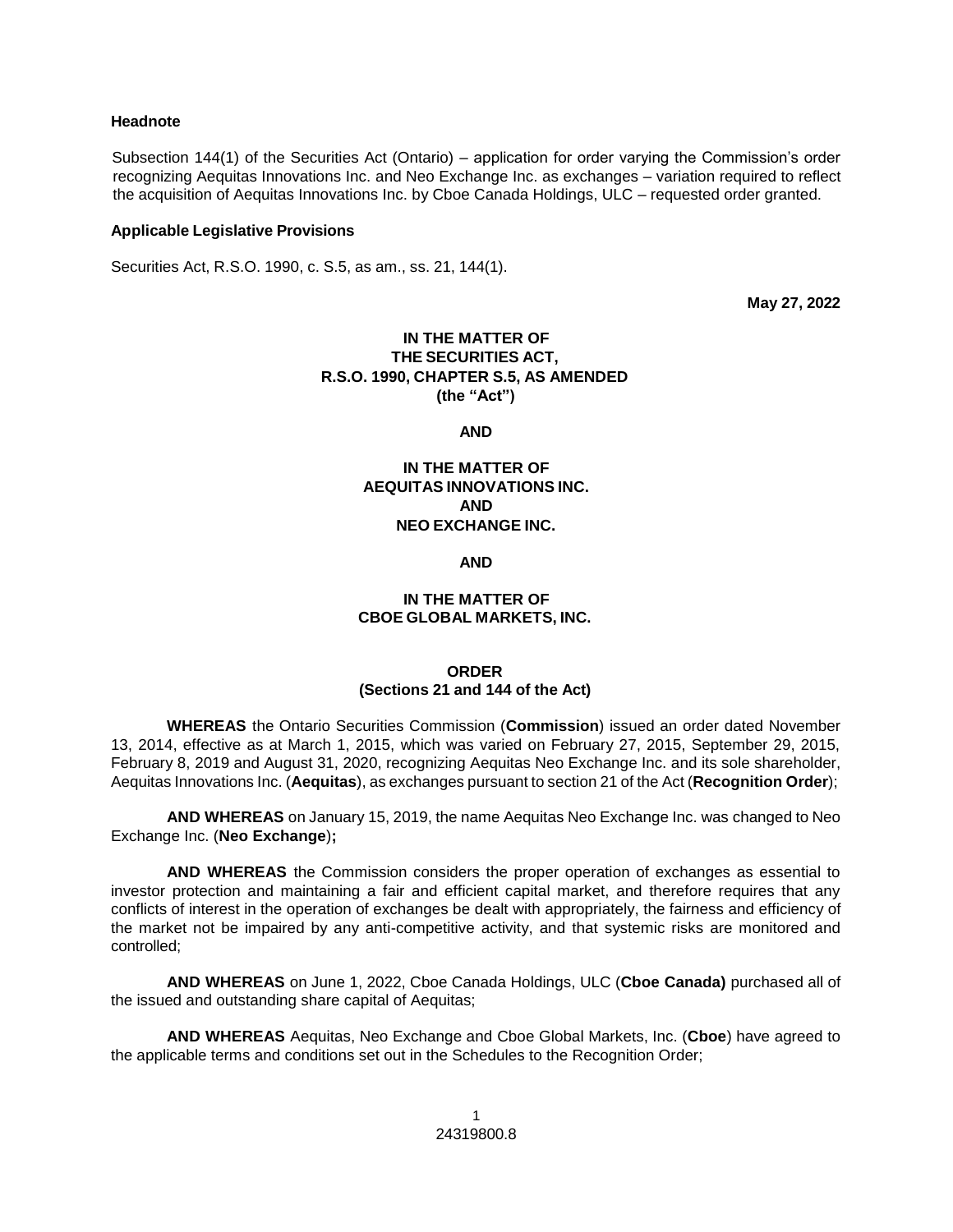**AND WHEREAS** the Commission has received a request under schedule 3 section 22 of the Recognition Order to approve the purchase by Cboe Canada of all the issued and outstanding shares in the capital of Aequitas;

**AND WHEREAS** the Commission has received an application under section 144 of the Act to vary and restate the Recognition Order to reflect the Commission's approval of and changes required in connection with Cboe Canada's purchase of Aequitas (**Application**);

**AND WHEREAS** based on the Application and the representations that Cboe, Aequitas and Neo Exchange have made to the Commission, the Commission has determined that:

- (a) Aequitas and Neo Exchange continue to satisfy the recognition criteria set out in Schedule 1 to the Recognition Order,
- (b) it is in the public interest to continue to recognize each of Aequitas and Neo Exchange as an exchange pursuant to section 21 of the Act, and
- (c) it is not prejudicial to the public interest to vary and restate the Recognition Order pursuant to section 144 of the Act;

**IT IS ORDERED**, pursuant to section 144 of the Act, that the Application to vary and restate the Recognition Order is granted, and

**IT IS ORDERED**, pursuant to section 21 of the Act, that:

- (a) Aequitas continues to be recognized as an exchange,
- (b) Neo Exchange continues to be recognized as an exchange, and
- (c) Cboe Canada's purchase of Aequitas is approved

provided that Cboe, Aequitas and Neo Exchange comply with the terms and conditions set out in the Schedules to the Recognition Order, as applicable.

**DATED** this 27<sup>th</sup> day of May 2022, to take effect June 1, 2022.

*"D. Grant Vingoe"* CEO and Board Director

*"Frances Kordyback"* Board Director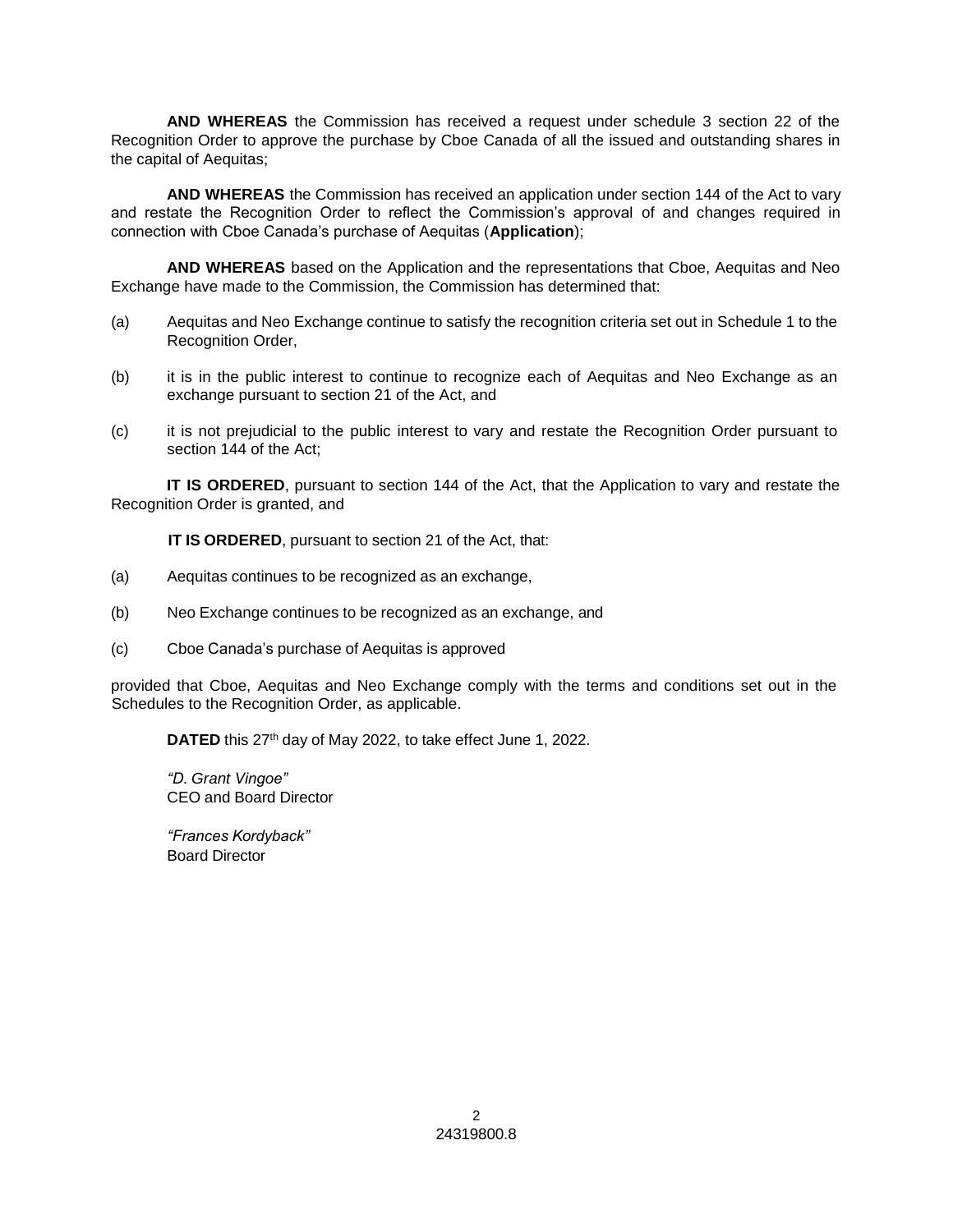## **SCHEDULE 1**

## **CRITERIA FOR RECOGNITION**

## **PART 1 COMPLIANCE WITH NI 21-101 AND NI 23-101**

#### **1.1 Compliance with NI 21-101 and NI 23-101**

The exchange complies with the requirements set out in National Instrument 21-101 *Marketplace Operation* (**NI 21-101**) and in National Instrument 23-101 *Trading Rules*, each as amended from time to time, which include requirements relating to:

- (a) access;
- (b) marketplace operations;
- (c) exchange rules, policies and other similar instruments;
- (d) order and trade transparency;
- (e) transparency of marketplace operations;
- (f) record keeping;
- (g) marketplace systems and business continuity planning;
- (h) confidentiality of information;
- (i) outsourcing;
- (j) clearing and settlement;
- (k) fair and orderly markets;
- (l) the management of conflicts of interest; and
- (m) filing of financial statements.

## **PART 2 GOVERNANCE**

#### **2.1 Governance**

The governance structure and governance arrangements of the exchange ensure:

- (a) effective oversight of the exchange;
- (b) that business and regulatory decisions are in keeping with the exchange's public interest mandate;
- (c) fair, meaningful and diverse representation on the board of directors (Board) and any committees of the Board, including:
	- (i) appropriate representation of independent directors, and
	- (ii) a proper balance among the interests of the different persons or companies using the services and facilities of the exchange;
- (d) the exchange has policies and procedures to appropriately identify and manage conflicts of interest; and
- (e) there are appropriate qualifications, remuneration, limitation of liability and indemnity provisions for directors, officers and employees of the exchange.

#### **2.2 Fitness**

The exchange has policies and procedures under which it will take reasonable steps, and has taken such reasonable steps, to ensure that each director and officer is a fit and proper person.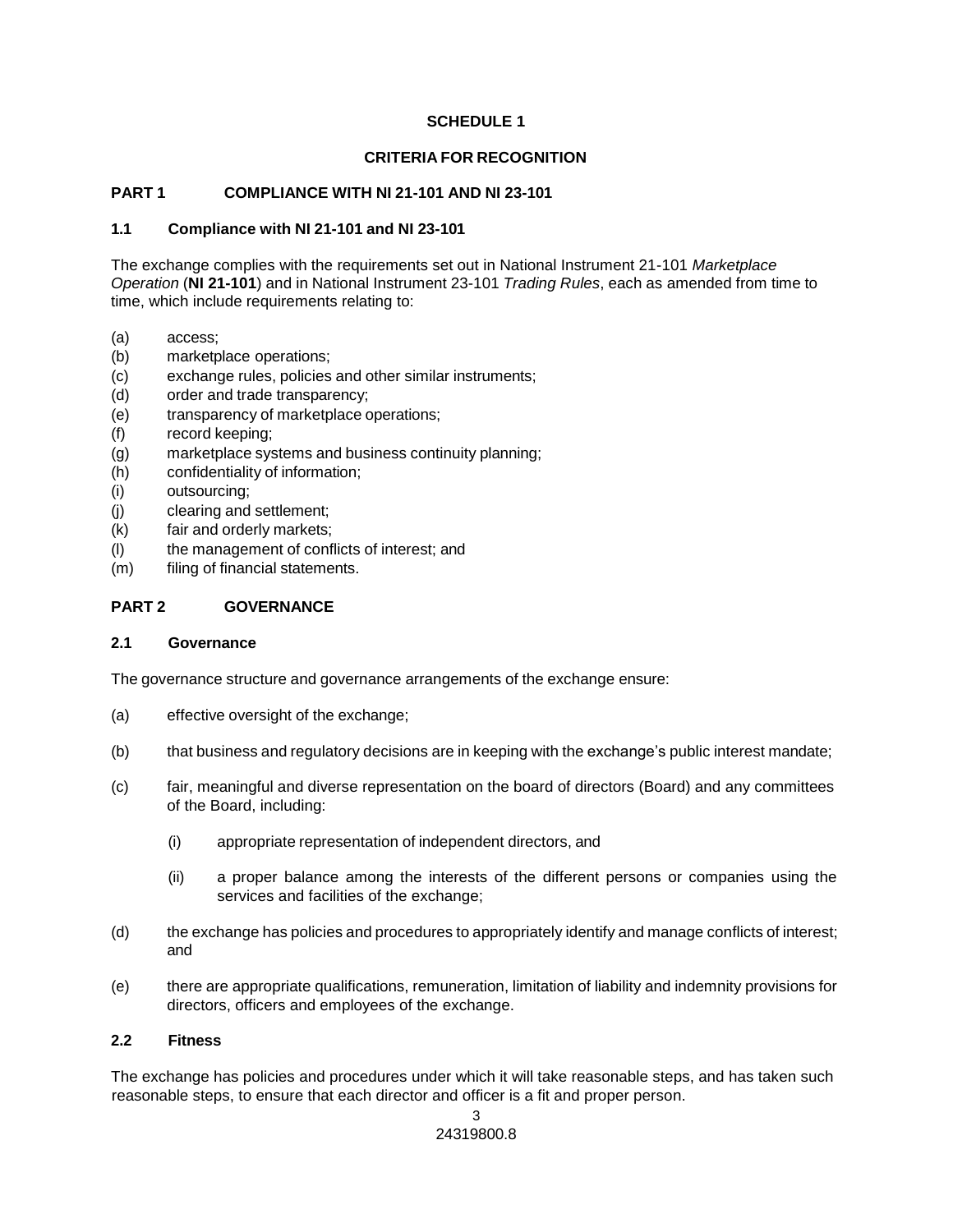## **PART 3 ACCESS**

## **3.1 Fair Access**

- (a) The exchange has established appropriate written standards for access to its services including requirements to ensure participants are appropriately registered under Ontario securities laws, or exempted from these requirements.
- (b) The access standards and the process for obtaining, limiting and denying access are fair, transparent and applied reasonably.

# **PART 4 REGULATION OF PARTICIPANTS AND ISSUERS ON THE EXCHANGE**

## **4.1 Regulation**

The exchange has the authority, resources, capabilities, systems and processes to allow it to perform its regulation functions, whether directly or indirectly through a regulation services provider, including setting requirements governing the conduct of participants and issuers, monitoring their conduct, and appropriately disciplining them for violations of exchange requirements.

# **PART 5 RULES AND RULEMAKING**

## **5.1 Rules and Rulemaking**

- (a) The exchange has rules, policies, and other similar instruments (**Rules**) that are designed to appropriately govern and regulate the operations and activities of participants and issuers.
- (b) In addition to meeting the requirements of NI 21-101 relating to market operations and exchange rules, policies and other similar instruments as referred to in paragraphs 1.1(b) and (c) of this Schedule, respectively, the Rules are also designed to
	- (i) ensure a fair and orderly market; and
	- (ii) provide a framework for disciplinary and enforcement actions.

# **PART 6 DUE PROCESS**

#### **6.1 Due Process**

For any decision made by the exchange that affects a participant or issuer, or an applicant to be a participant or issuer, including a decision in relation to access, listing, exemptions, or discipline, the exchange ensures that:

- (a) parties are given an opportunity to be heard or make representations, and
- (b) it keeps a record of, gives reasons for and provides for appeals or reviews of its decisions.

# **PART 7 CLEARING AND SETTLEMENT**

# **7.1 Clearing and Settlement**

The exchange has appropriate arrangements for the clearing and settlement of trades.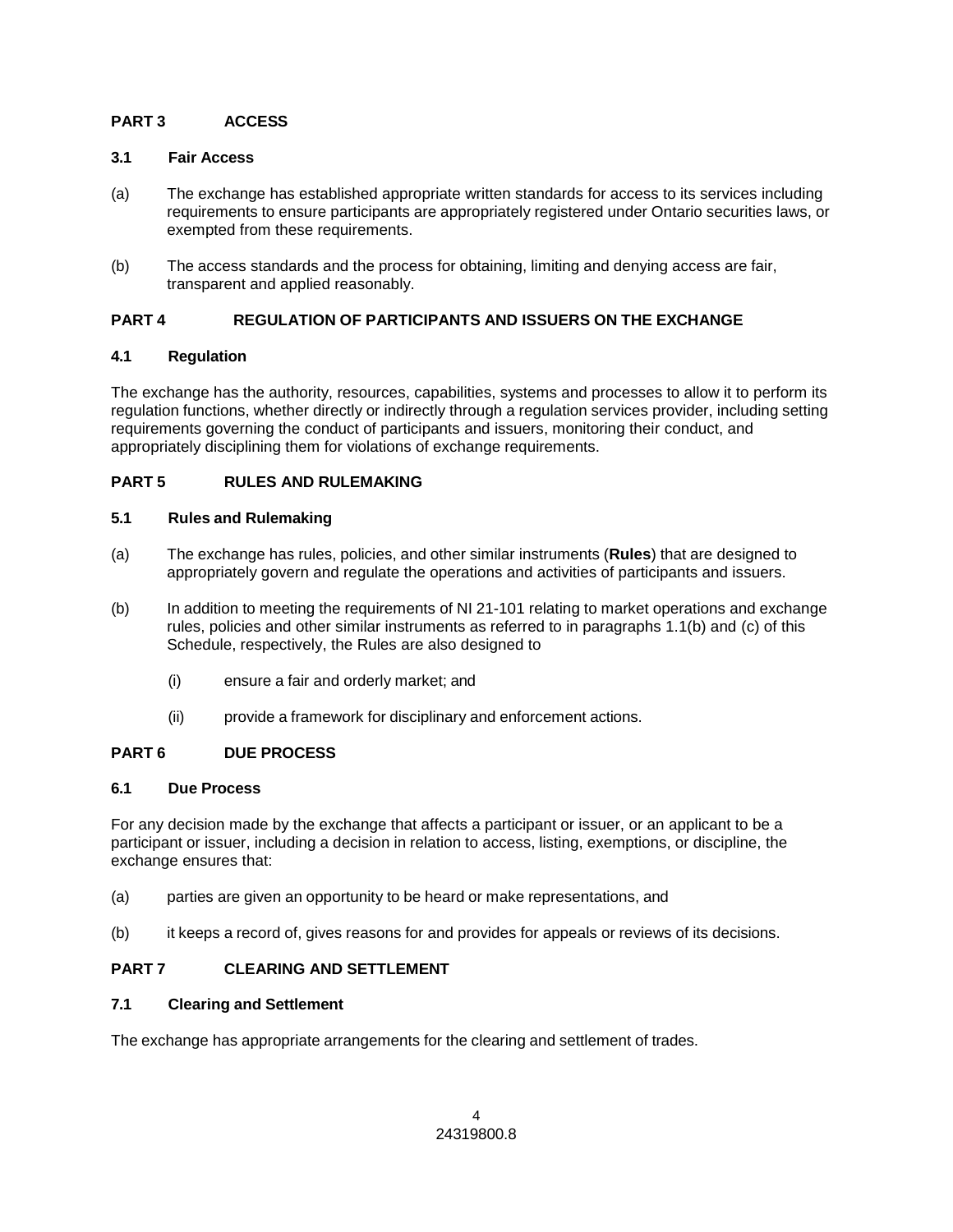# **PART 8 SYSTEMS AND TECHNOLOGY**

# **8.1 Information Technology Risk Management Procedures**

The exchange has appropriate risk management procedures in place including those that handle trading errors, trading halts and circuit breakers.

# **PART 9 FINANCIAL VIABILITY**

#### **9.1 Financial Viability**

The exchange has sufficient financial resources for the proper performance of its functions and to meet its responsibilities.

## **PART 10 FEES**

## **10.1 Fees**

- (a) All fees imposed by the exchange are reasonable and equitably allocated and are consistent with the requirements in Ontario securities laws, including those requirements listed in paragraphs 1.1(a) and (e) of this Schedule.
- (b) The process for setting fees is fair and appropriate, and the fee model is transparent.

# **PART 11 INFORMATION SHARING AND REGULATORY COOPERATION**

#### **11.1 Information Sharing and Regulatory Cooperation**

The exchange has mechanisms in place to enable it to share information and otherwise co-operate with the Commission, recognized self-regulatory organizations, other recognized or exempt exchanges, clearing agencies, investor protection funds, and other appropriate regulatory bodies.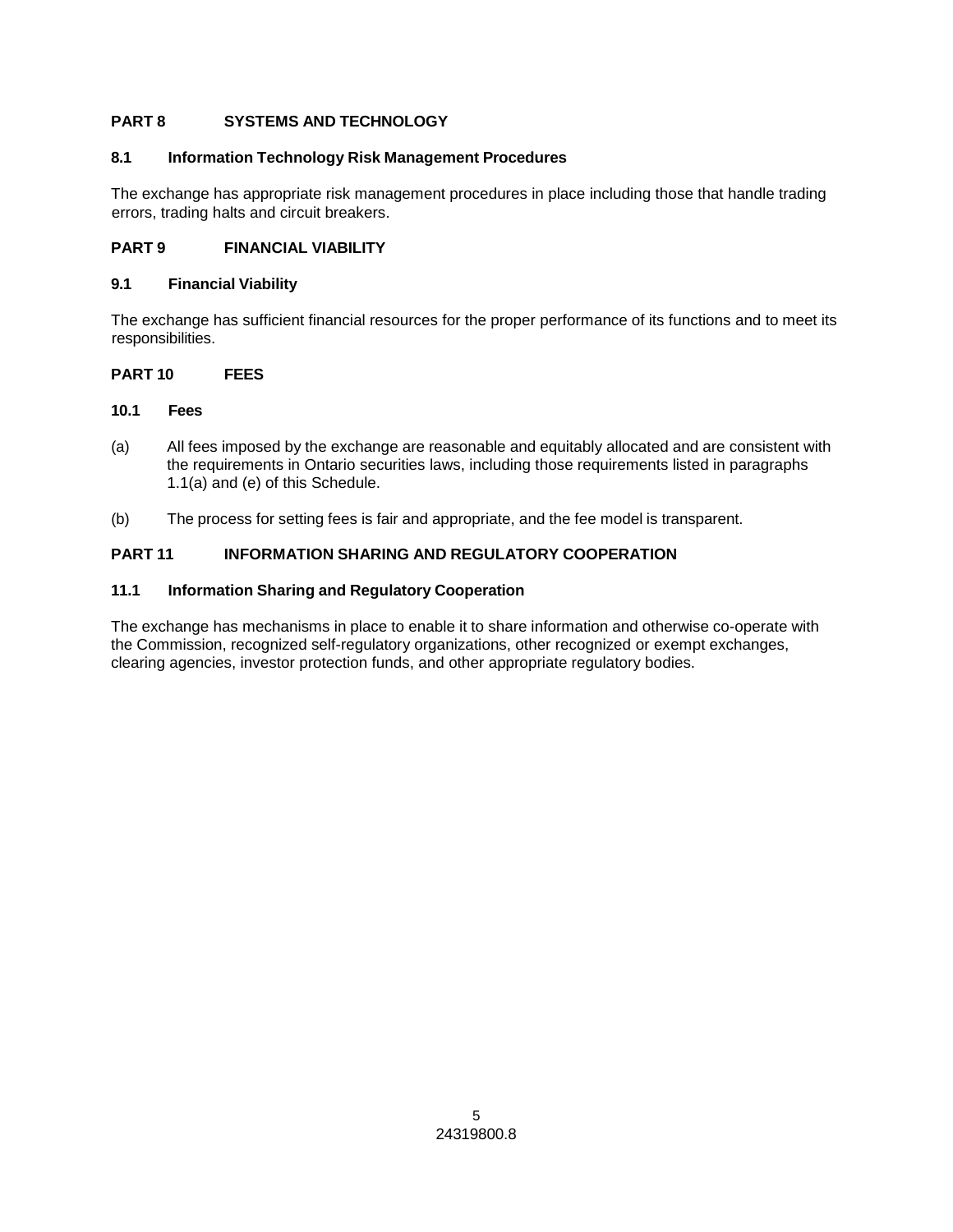#### **SCHEDULE 2**

#### **TERMS AND CONDITIONS APPLICABLE TO NEO EXCHANGE**

#### **1. DEFINITIONS AND INTERPRETATION**

(a) For the purposes of this Schedule:

"accounting principles" means accounting principles as defined in National Instrument 52-107 *Acceptable Accounting Principles and Auditing Standards*;

"affiliated entity" has the meaning ascribed to it in section 1.3 of National Instrument 21-101 *Marketplace Operation*;

"associate" has the meaning ascribed to it in subsection 1(1) of the Act;

"Board" means the board of directors of Aequitas or Neo Exchange, as the context requires;

"Canadian affiliated entity" means any affiliated entity that is incorporated, formed or created under the laws of Canada or a province or territory of Canada;

"Competitor" means a person whose consolidated business, operations or disclosed business plans are in competition, to a significant extent, with the listing functions, trading functions, market data services or other material lines of business of Neo Exchange or its Canadian affiliated entities;

"criteria for recognition" means all the criteria for recognition set out in Schedule 1 to the Order;

"dealer" means "investment dealer", as that term is defined in section 1.1 of National Instrument 31-103 *Registration Requirements*;

"IIROC" means the Investment Industry Regulatory Organization of Canada;

"Lead Director" means an independent director who will chair all meetings of the independent directors of the Board and serve as a liaison between the chair of the Board and the independent directors;

"marketplace" has the meaning ascribed to it in subsection 1(1) of the Act;

"marketplace participant" has the meaning ascribed to it in section 1.1 of NI 21-101;

"Neo Exchange issuer" means a person or company whose securities are listed on Neo Exchange;

"Neo Exchange marketplace participant" means a marketplace participant of Neo Exchange;

"Nominating Committee" means the committee established by Neo Exchange pursuant to section 7 of this Schedule or by Aequitas pursuant to section 26 of Schedule 3, as the context requires;

"officer" has the meaning ascribed to it in subsection 1(1) of the Act;

"Regulatory Oversight Committee" means the committee established by Neo Exchange pursuant to section 8 of this Schedule;

"Rule" means a rule, policy, or other similar instrument of Neo Exchange;

"shareholder" means a person or company that holds any class or series of voting shares of Aequitas;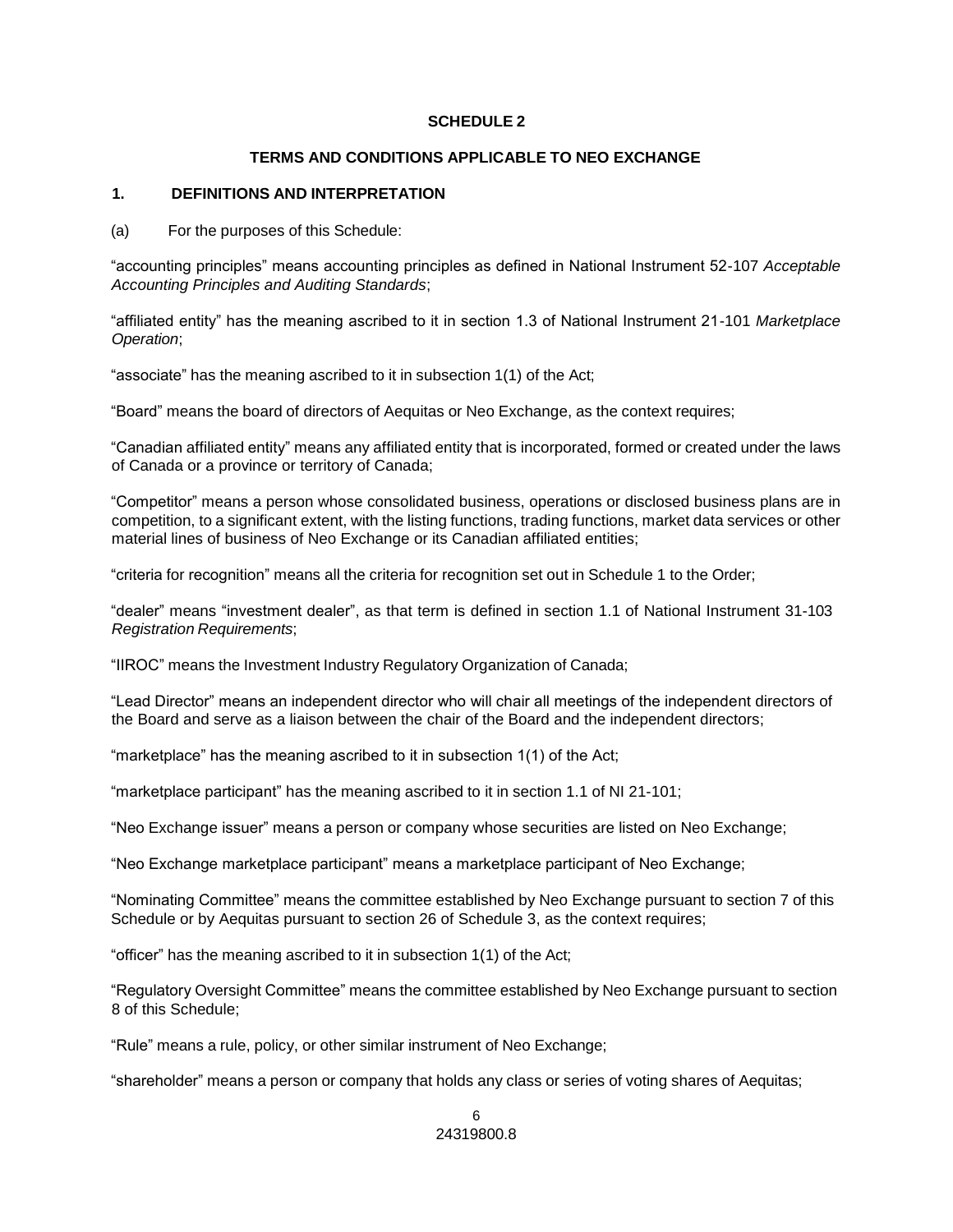"significant shareholder" means a person or company that:

(i) beneficially owns or exercises control or direction over more than 10% of the outstanding shares of Cboe or Aequitas provided, however, that the ownership of or control or direction over Cboe shares in connection with the following activities will not be included for the purposes of determining whether the 10% threshold has been exceeded:

(A) investment activities on behalf of the person or company or its affiliated entity where such investments are made (I) by a bona fide third party investment manager with discretionary authority (subject to such retained discretion in order for the person or company or its affiliated entity to fulfil its fiduciary duties); or (II) by an investment fund or other pooled investment vehicle in which the person or company or such affiliated entity has directly or indirectly invested and which is managed by a third party who has not been provided with confidential, undisclosed information about Cboe,

(B) acting as a custodian for securities in the ordinary course,

(C) normal course trading (including proprietary client facilitation trading) and wealth management activities (including, for greater certainty, in connection with the management of any mutual funds, pooled funds, trust accounts, estate portfolios and other investor funds and portfolios), including electronic securities trading, conducted for or on behalf of clients of the person or company, provided that any fund manager with discretionary authority carrying out such activities on behalf of such clients, or such clients, have not been provided with confidential, undisclosed information about Cboe,

(D) the acquisition of Cboe shares in connection with the adjustment of indexrelated portfolios or other "basket" related trading,

(E) making a market in securities to facilitate trading in shares of Cboe by third party clients or to provide liquidity to the market in the person or company's capacity as a designated market maker for shares of Cboe securities, in the person or company's capacity as designated market maker for derivatives on Cboe shares, or in the person or company's capacity as market maker or "designated broker" for exchange traded funds which may have investments in shares of Cboe, in each case in the ordinary course, (which, for greater certainty, will include acquisitions or other derivative transactions undertaken in connection with hedging positions of, or in relation to, Cboe shares), or

(F) providing financial services to any other person or company in the ordinary course of business of its and their banking, securities, wealth and insurance businesses, provided that such other person or company has not been provided with confidential, undisclosed information about Cboe,

and subject to the conditions that the ownership of or control or direction over Cboe shares by a person or company in connection with the activities listed in (A) through (F) above:

(G) is not intended by that person or company to facilitate evasion of the 10% threshold set out in clause (i), and

(H) does not provide that person or company the ability to exercise voting rights over more than 10% of the voting shares of Cboe in a manner that is solely in the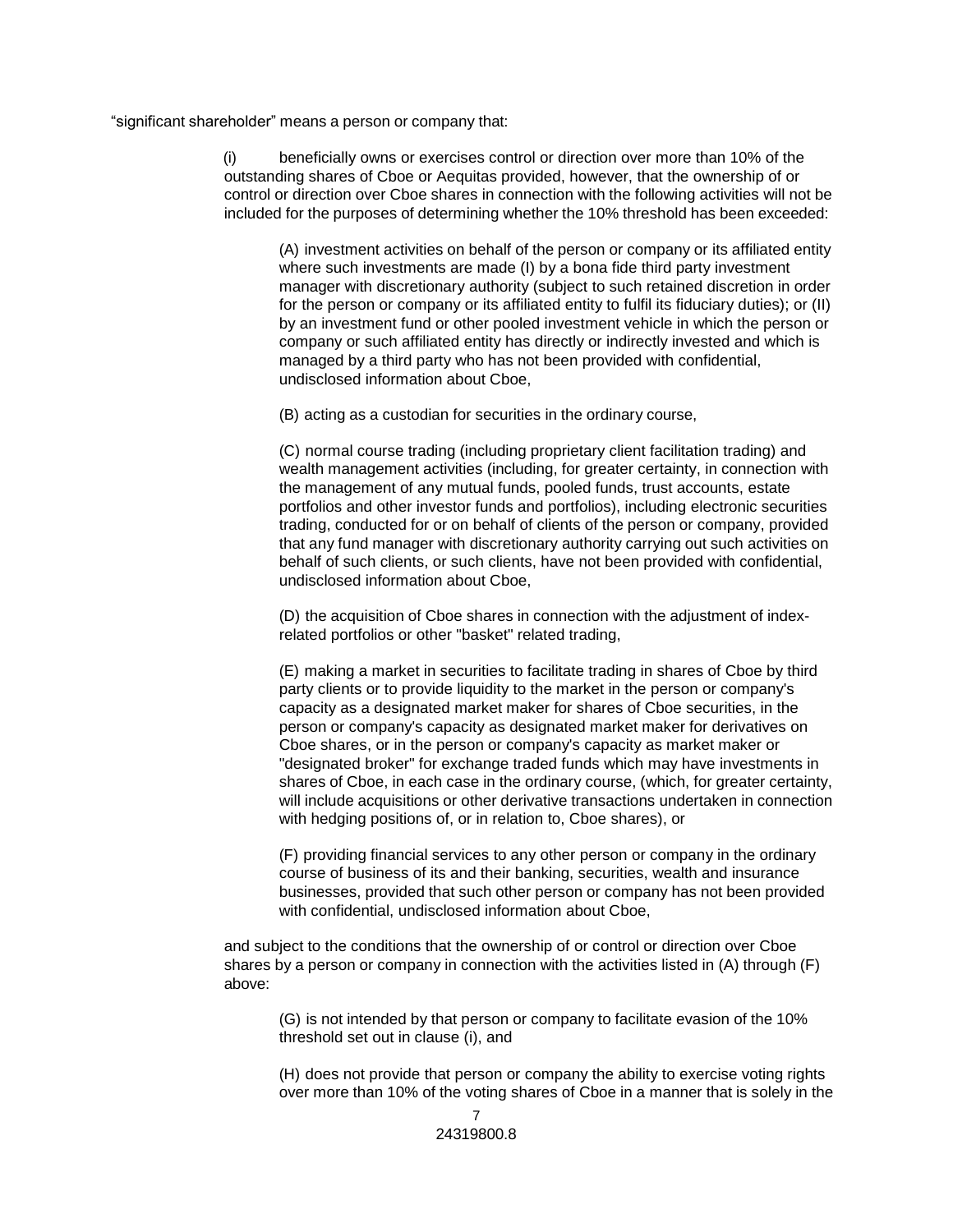interests of that person or company as it relates to that person or company's ownership of or control or direction over the subject shares, except where the ability to exercise voting rights over more than 10% of the voting shares arises as a result of the activities listed in (E) above in which case the person or company must not exercise its voting rights with respect to those voting shares; or

(ii) is a shareholder whose nominee is on the Board of Neo Exchange or Aequitas, for as long as the nominee of that shareholder remains on the Board of Neo Exchange or Aequitas; and

"unaudited non-consolidated financial statements" means financial statements that are prepared in the same manner as audited consolidated financial statements, except that

- (i) they are not audited; and
- (ii) investments in subsidiary entities, jointly controlled entities and associates are accounted for as specified for separate financial statements in International Accounting Standard 27 Separate Financial Statements.
- (b) For the purposes of this Schedule, an individual is independent if the individual is "independent" within the meaning of section 1.4 of National Instrument 52-110 *Audit Committees*, as amended from time to time, but is not independent if the individual:
	- (i) is a partner, officer, director or employee of a Neo Exchange marketplace participant or an associate of that partner, officer or employee;
	- (ii) is a partner, officer, director or employee of an affiliated entity of a Neo Exchange marketplace participant who is responsible for or is actively engaged in the day-to-day operations or activities of that Neo Exchange marketplace participant;
	- (iii) is an officer or an employee of Aequitas or any of its affiliates;
	- (iv) is a partner, officer or employee of a significant shareholder or any of its affiliated entities or an associate of that partner, officer or employee;
	- (v) is a director of a significant shareholder or any of its affiliated entities or an associate of that director;
	- (vi) is a person who owns or controls, or is the officer or employee of a person or company that owns or controls, directly or indirectly, more than 10% of the shares of Aequitas;
	- (vii) is the director of a person or company that beneficially owns or controls, directly or indirectly, more than 10% of any class or series of voting shares of Aequitas;
	- (viii) is a director that was nominated, and as a result appointed or elected, by a significant shareholder; or
	- (ix) has, or has had, any relationship with a significant shareholder that could, in the view of the Nomination Committee, having regard to all relevant circumstances, be reasonably perceived to interfere with the exercise of his or her independent judgment as a director of Aequitas or Neo Exchange.
- (c) For the purposes of paragraph (b), the Nominating Committee may waive the restrictions set out in subparagraphs  $(b)(v)$ ,  $(b)(vi)$  and (viii) provided that: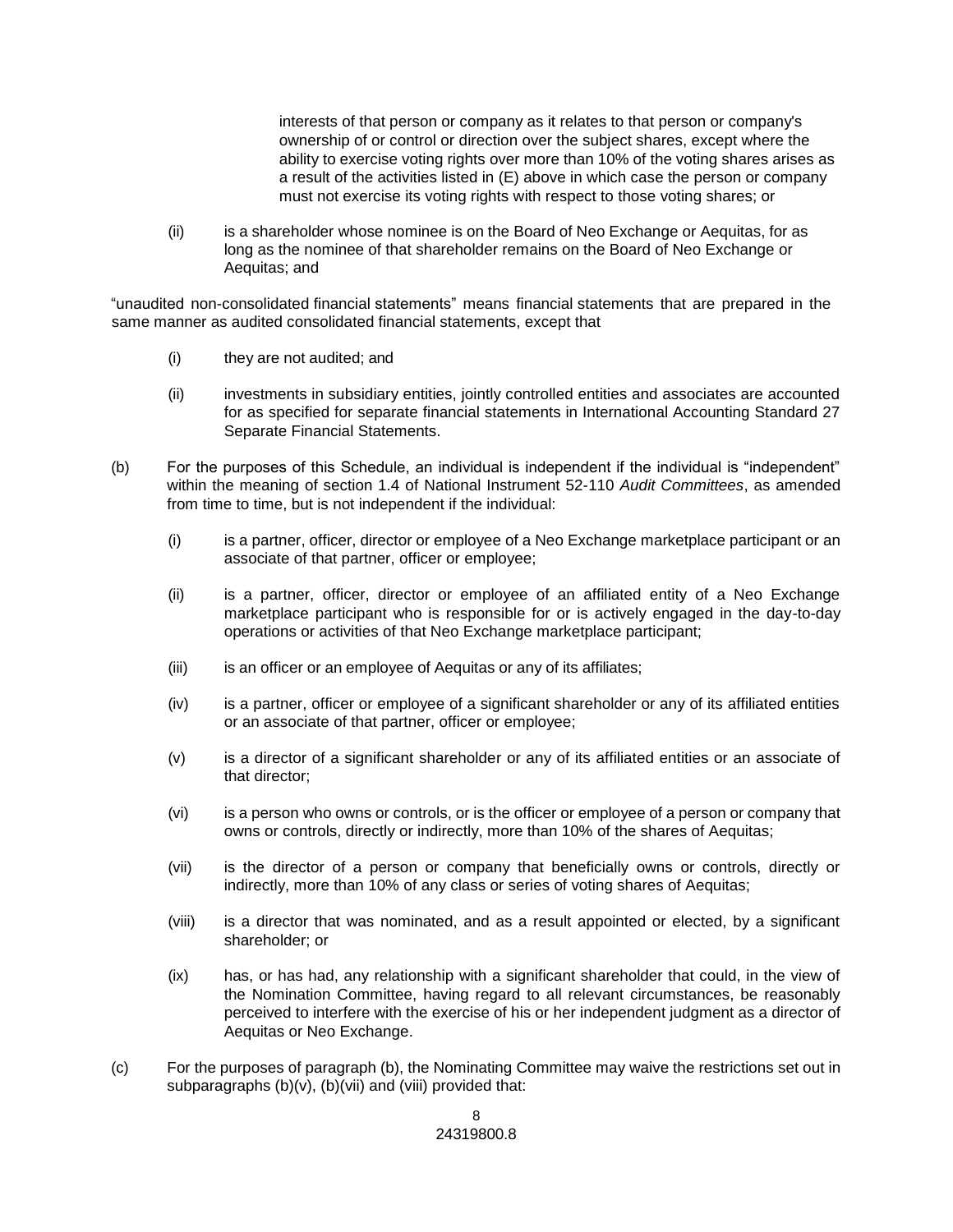- (i) the individual being considered does not have, and has not had, any relationship with a shareholder that could, in the view of the Nominating Committee, having regard to all relevant circumstances, be reasonably perceived to interfere with the exercise of his or her independent judgement as a director of Neo Exchange;
- (ii) Neo Exchange publicly discloses the use of the waiver with reasons why the particular candidate was selected;
- (iii) Neo Exchange provides advance notice to the Commission, at least 15 business days before the public disclosure in sub-paragraph (c)(ii) is made, and
- (iv) the Commission does not object within 15 business days of its receipt of the notice provided under sub-paragraph (c)(iii) above.

# **2. PUBLIC INTEREST RESPONSIBILITIES**

- (a) Neo Exchange must conduct its business and operations in a manner that is consistent with the public interest.
- (b) The mandate of the Board must expressly include regulatory and public interest responsibilities of Neo Exchange.

## **3. SHARE OWNERSHIP RESTRICTIONS**

- (a) Without the prior approval of the Commission, and subject to terms and conditions considered appropriate by the Commission, no person or company and no combination of persons or companies acting jointly or in concert may beneficially own or exercise control or direction over:
	- (i) more than 10% of any class or series of voting shares of Neo Exchange and, thereafter,
	- (ii) more than 50% of any class or series of voting shares of Neo Exchange.
- (b) The articles of Neo Exchange must contain the share ownership restrictions and provisions respecting the enforcement of such restrictions which, without limiting the foregoing, may provide for the filing of declarations, the suspension of voting rights, the forfeiture of dividends, the refusal of the issue or registration of voting shares and the sale or redemption of voting shares held contrary to the restrictions and payment of net proceeds of the sale or redemption to the person entitled thereto.

#### **4. RECOGNITION CRITERIA**

Neo Exchange must continue to meet the criteria for recognition set out in Schedule 1 to the Order.

# **5. FITNESS**

In order to ensure that Neo Exchange operates with integrity and in the public interest, Neo Exchange will take reasonable steps to ensure that each director or officer of Neo Exchange is a fit and proper person. As part of those steps, Neo Exchange will consider whether the past conduct of each director or officer affords reasonable grounds for the belief that the director or officer will perform their duties with integrity and in a manner that is consistent with Neo Exchange's public interest responsibilities.

# **6. BOARD OF DIRECTORS**

(a) Neo Exchange must ensure that at least 50% of its Board members are independent.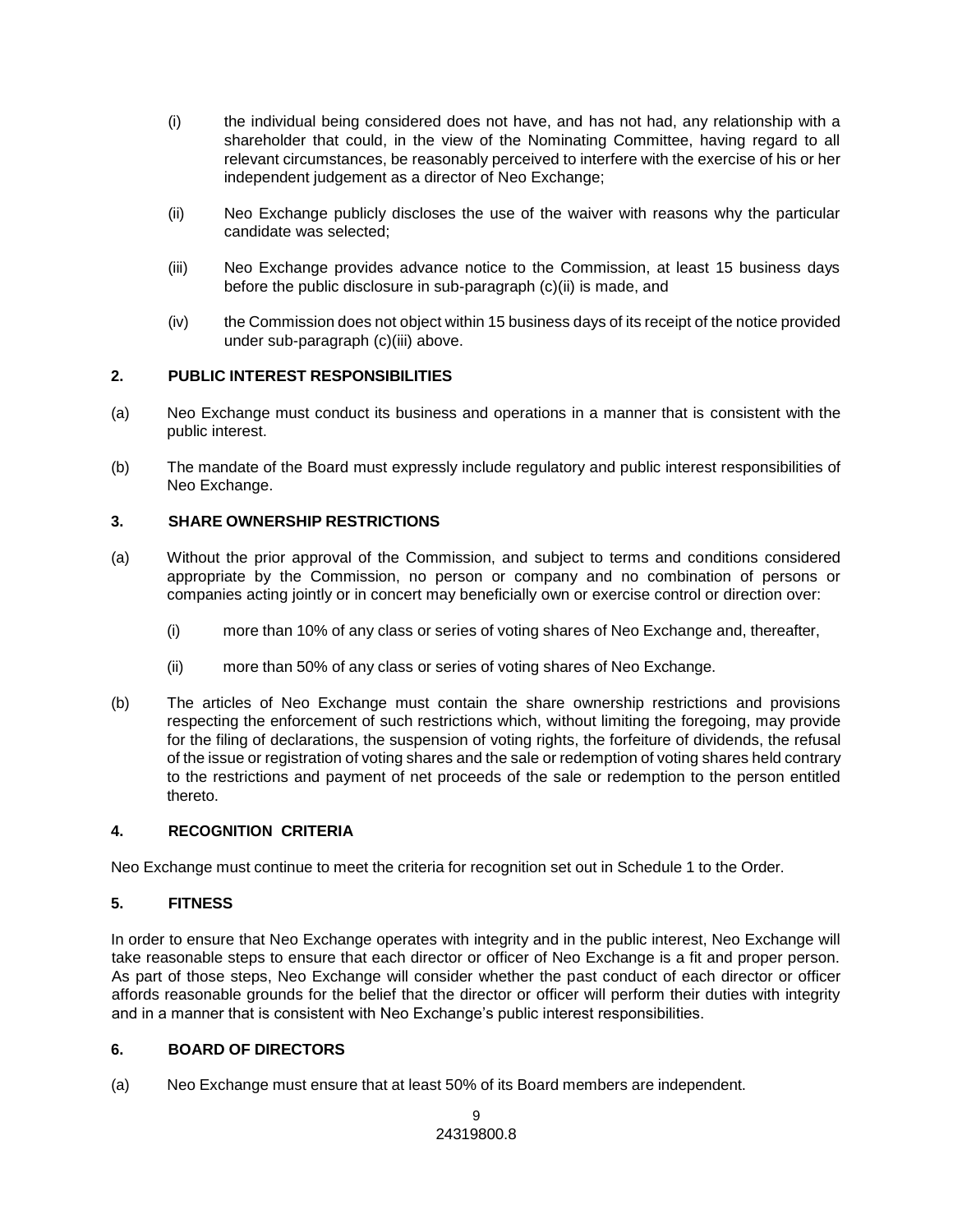- (b) The chair of the Board must be independent or, if this is not the case, the Board will have appointed a Lead Director.
- (c) In the event that Neo Exchange fails to meet the requirements under (a) or (b), it must immediately advise the Commission and take appropriate measures to promptly remedy such failure.
- (d) Neo Exchange must ensure that its Board is subject to requirements that the quorum for the Board consists of a majority of the Board members, with at least 50% being independent.

## **7. NOMINATING COMMITTEE**

Neo Exchange must maintain a Nominating Committee of the Board that, at a minimum:

- (a) is made up of at least three directors, at least 50% of which must be independent;
- (b) confirms the status of a nominee to the Board as independent before the individual is appointed to the Board or the name of the individual is submitted to the shareholder(s) of Neo Exchange as a nominee for election to the Board, whichever comes first;
- (c) confirms, on an annual basis, that the status of the directors that are independent has not changed;
- (d) assesses and approves all nominees of management to the Board; and
- (e) has a requirement that the quorum consist of at least 50% of independent directors.

## **8. REGULATORY OVERSIGHT COMMITTEE**

- (a) Neo Exchange must establish and maintain a Regulatory Oversight Committee that, at a minimum:
	- (i) is made up of at least three directors, a majority of which must be independent;
	- (ii) reviews and decides, or makes recommendations to the Board, on proposed regulation and rules that must be submitted to the OSC for review and approval under Schedule 5 Process for the Review and Approval of Rules and the Information Contained in Form 21- 101F1 and the Exhibits Thereto of this Order;
	- (iii) considers real or perceived conflicts of interest that may arise, including but not limited to the following contexts:
		- (A) ownership interests in Aequitas by any Neo Exchange marketplace participant with representation on the Board of Aequitas or the Board of Neo Exchange,
		- (B) significant changes to the ownership of Aequitas, and
		- (C) the profit-making objective and the public interest responsibilities of Neo Exchange, including general oversight of the management of the regulatory and public interest responsibilities of Neo Exchange;
	- (iv) oversees the establishment of mechanisms to avoid and appropriately manage conflicts of interest or potential conflicts of interest, perceived or real, including any policies and procedures that are developed by Neo Exchange, including those that are required to be established pursuant to the Schedules of the Order;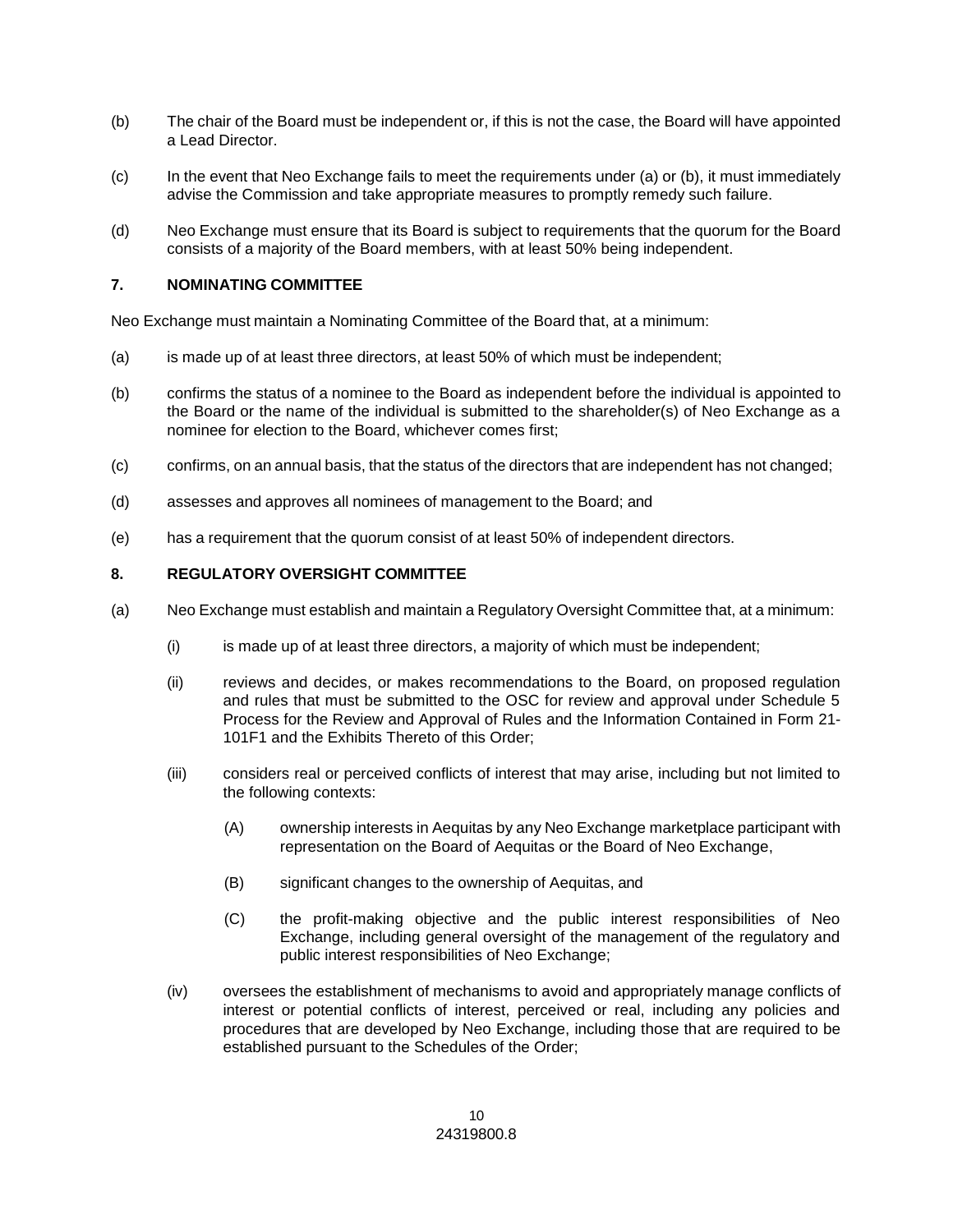- (v) reviews the effectiveness of the policies and procedures regarding conflicts of interest on a regular, and at least annual, basis;
- (vi) reports in writing directly to the Commission on any matter that the Regulatory Oversight Committee deems appropriate or that is required by the Commission without first requiring Board approval for such reporting.
- (b) The Regulatory Oversight Committee must provide such information as may be required by the Commission from time to time.

# **9. CONFLICTS OF INTEREST AND CONFIDENTIALITY**

- (a) Neo Exchange must establish, maintain and require compliance with policies and procedures that:
	- (i) require that confidential information regarding Neo Exchange marketplace operations, Neo Exchange regulation functions, a Neo Exchange marketplace participant or a Neo Exchange issuer that is obtained by a partner, director, officer or employee of a significant shareholder through that individual's involvement in the management or oversight of marketplace operations or regulation functions of Neo Exchange:
		- (A) be kept separate and confidential from the business or other operations of the significant shareholder, except with respect to information regarding marketplace operations where disclosure is necessary to carry out the individual's responsibilities for the management or oversight of marketplace operations and the individual can and does exercise due care in his or her disclosure of the information, and
		- (B) not be used to provide an advantage to Aequitas or Cboe or Cboe's affiliated entities;

provided that nothing in this section will be construed to limit Aequitas or Neo Exchange from providing to Cboe and its affiliated entities necessary information.

- (b) Neo Exchange must establish, maintain and require compliance with policies and procedures that identify and manage conflicts of interest or potential conflicts of interest arising from the listing of the shares of any significant shareholder or an affiliate of a significant shareholder on Neo Exchange.
- (c) Neo Exchange must regularly review compliance with the policies and procedures established in accordance with (a) and (b) and must document each review, and any deficiencies, and how those deficiencies were remedied.

#### **10. ACCESS**

Neo Exchange's requirements must provide access to the facilities of Neo Exchange only to properly registered investment dealers that are members of IIROC and satisfy reasonable access requirements established by Neo Exchange.

## **11. REGULATION OF NEO EXCHANGE MARKETPLACE PARTICIPANTS AND NEO EXCHANGE ISSUERS**

(a) Neo Exchange must establish, maintain and require compliance with policies and procedures that effectively monitor and enforce the Rules against Neo Exchange marketplace participants and Neo Exchange issuers, either directly or indirectly through a regulation services provider.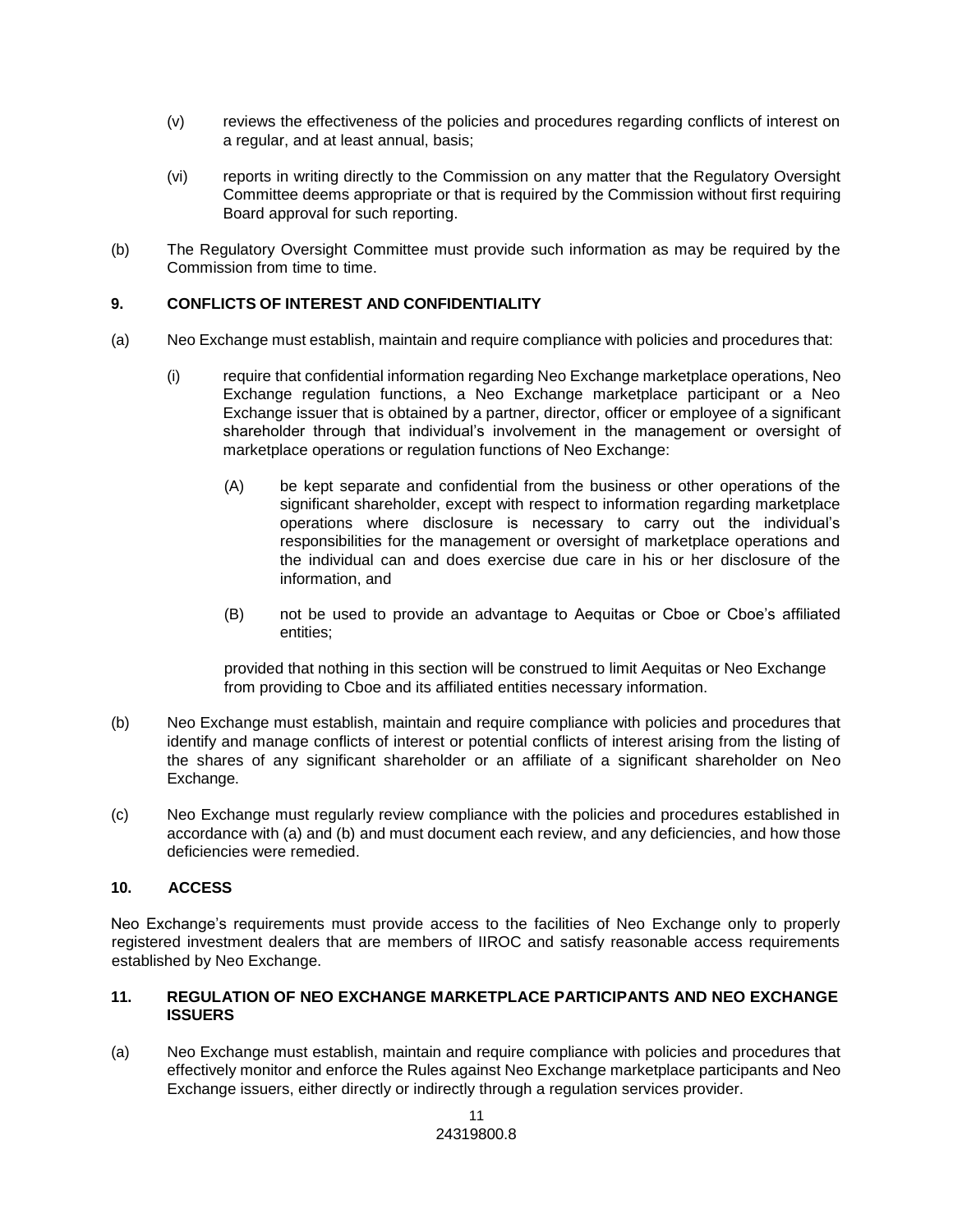- (b) Neo Exchange has retained and will continue to retain IIROC as a regulation services provider to provide, as agent for Neo Exchange, certain regulation services that have been approved by the Commission.
- (c) Neo Exchange must perform all other regulation functions not performed by IIROC, and must maintain adequate staffing, systems and other resources in support of those functions. Neo Exchange must obtain prior Commission approval before outsourcing such regulation functions to any party, including affiliated entities or associates of Neo Exchange.
- (d) Neo Exchange must notify the Commission of any violations of Ontario securities law of which it becomes aware in the ordinary course of its business or otherwise.

## **12. FEES, FEE MODELS AND INCENTIVES**

- (a) Neo Exchange must not, through any fee schedule, any fee model or any contract, agreement or other arrangement with any marketplace participant or any other person or company, provide:
	- (i) any discount, rebate, allowance, price concession or other similar arrangement that is accessible only to, whether as designed or by implication, a particular marketplace participant or any other particular person or company, or
	- (ii) any discount, rebate, allowance, price concession or other similar arrangement for any service or product offered by Neo Exchange or Cboe and its affiliated entities and significant shareholders that is conditional upon:
		- (A) the requirement to have Neo Exchange be set as the default or first marketplace a marketplace participant routes to, or
		- (B) the router of Neo Exchange being used as the marketplace participant's primary router.
- (b) Except with the prior approval of the Commission, Neo Exchange must not, through any fee schedule, any fee model or any contract, agreement or other arrangement with any marketplace participant or any other person or company, provide:
	- (i) any discount, rebate, allowance, price concession or other similar arrangement on any services or products offered by Neo Exchange or Cboe and its affiliated entities and significant shareholders that is conditional upon the purchase of any other service or product provided by Neo Exchange or Cboe or any affiliated entity, or
	- (ii) any discount, rebate, allowance, price concession or other similar arrangement that is accessible only to, whether as designed or by implication, a class of marketplace participants or of any other persons or companies.
- (c) Neo Exchange must obtain prior Commission approval before implementing any new, or amendments to, fees and fee models, including any new, or amendments to any, incentives relating to arrangements that provide for equity ownership in Aequitas for marketplace participants or their affiliated entities based on trading volumes or values on Neo Exchange.
- (d) Except with the prior approval of the Commission, Neo Exchange must not require another person or company to purchase or otherwise obtain products or services from Neo Exchange or Cboe and its affiliated entities and significant shareholders as a condition of Neo Exchange supplying or continuing to supply a product or service.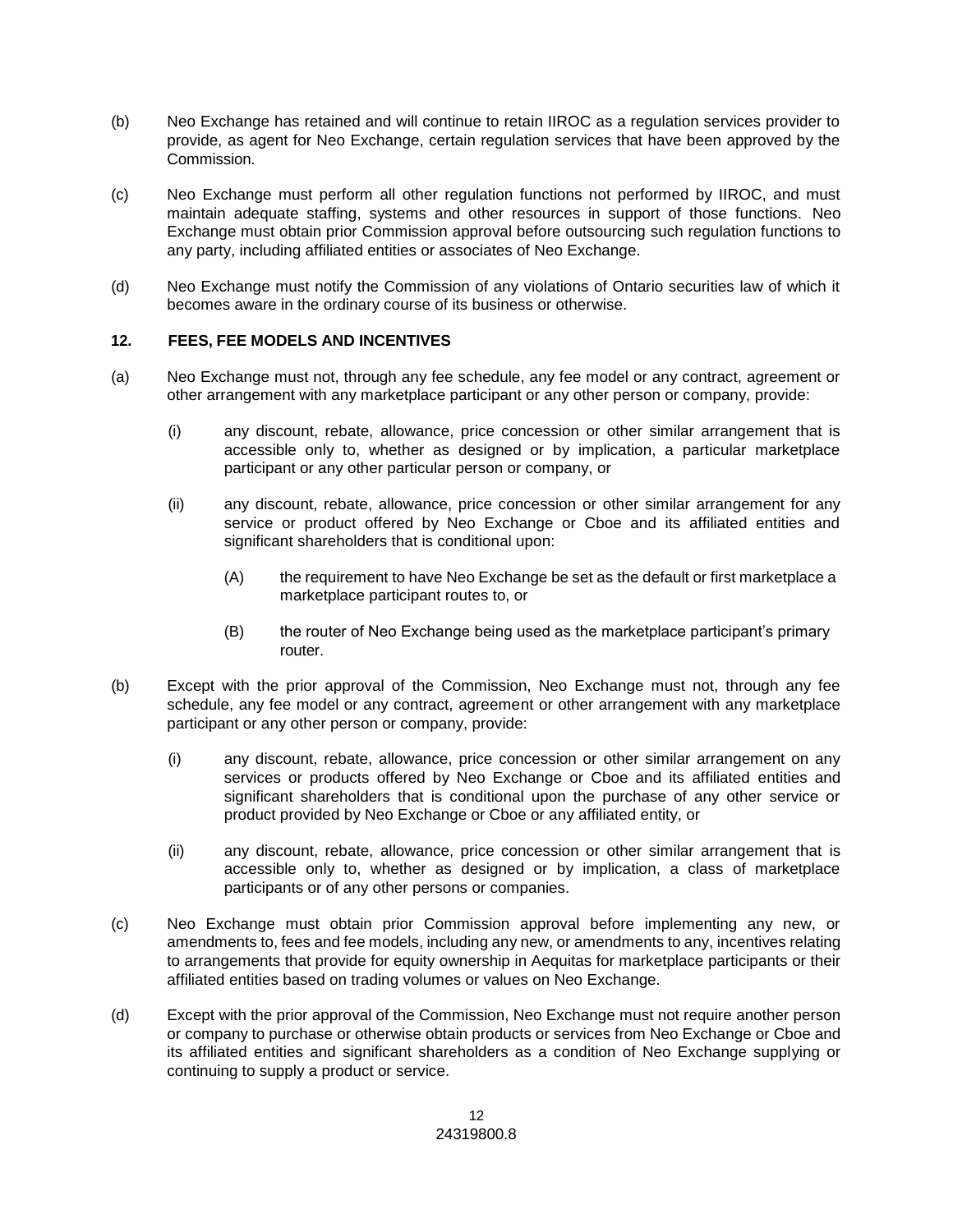- (e) If the Commission considers that it would be in the public interest, the Commission may require Neo Exchange to submit for approval by the Commission a fee, fee model or incentive that has previously been submitted to and/or approved by the Commission.
- (f) Where the Commission decides not to approve the fee, fee model or incentive submitted under (e), any previous approval for the fee, fee model or incentive must be revoked, if applicable, and Neo Exchange will no longer be permitted to offer the fee, fee model or incentive.

## **13. ORDER ROUTING**

Neo Exchange must not support, encourage or incent, either through fee incentives or otherwise, Neo Exchange marketplace participants, Cboe affiliated entities or significant shareholders to coordinate the routing of their orders to Neo Exchange.

## **14. FINANCIAL REPORTING**

Neo Exchange must deliver to the Commission its annual financial budget, together with the underlying assumptions, that has been approved by its Board, within 30 days from the commencement of each fiscal year.

## **15. FINANCIAL VIABILITY MONITORING**

- (a) Neo Exchange must maintain sufficient financial resources for the proper performance of its functions and to meet its responsibilities.
- (b) Neo Exchange must calculate the following financial ratios monthly:
	- (i) a current ratio, being the ratio of current assets to current liabilities;
	- (ii) a debt to cash flow ratio, being the ratio of total debt (including any line of credit draw downs, and the current and long-term portions of any loans, but excluding accounts payable, accrued expenses and other liabilities) to EBITDA (earnings before interest, taxes, stock-based compensation, depreciation and amortization) for the most recent 12 months; and
	- (iii) a financial leverage ratio, being the ratio of total assets to shareholders' equity,

in each case following the same accounting principles as those used for the unaudited non consolidated financial statements of Neo Exchange.

- (c) Neo Exchange must report quarterly in writing to the Commission the monthly calculations for the previous quarter of the financial ratios as required to be calculated under paragraph (b).
- (d) If Neo Exchange determines that it does not have, or anticipates that, in the next twelve months, it will not have sufficient financial resources for the proper performance of its functions and to meet its responsibilities, it will immediately notify the Commission along with the reasons and any impact on the financial viability of Neo Exchange.
- (e) Upon receipt of a notification made by Neo Exchange under (d), the Commission may, as determined appropriate, impose additional terms and conditions on Neo Exchange.

#### **16. ADDITIONAL INFORMATION**

(a) Neo Exchange must provide the Commission with: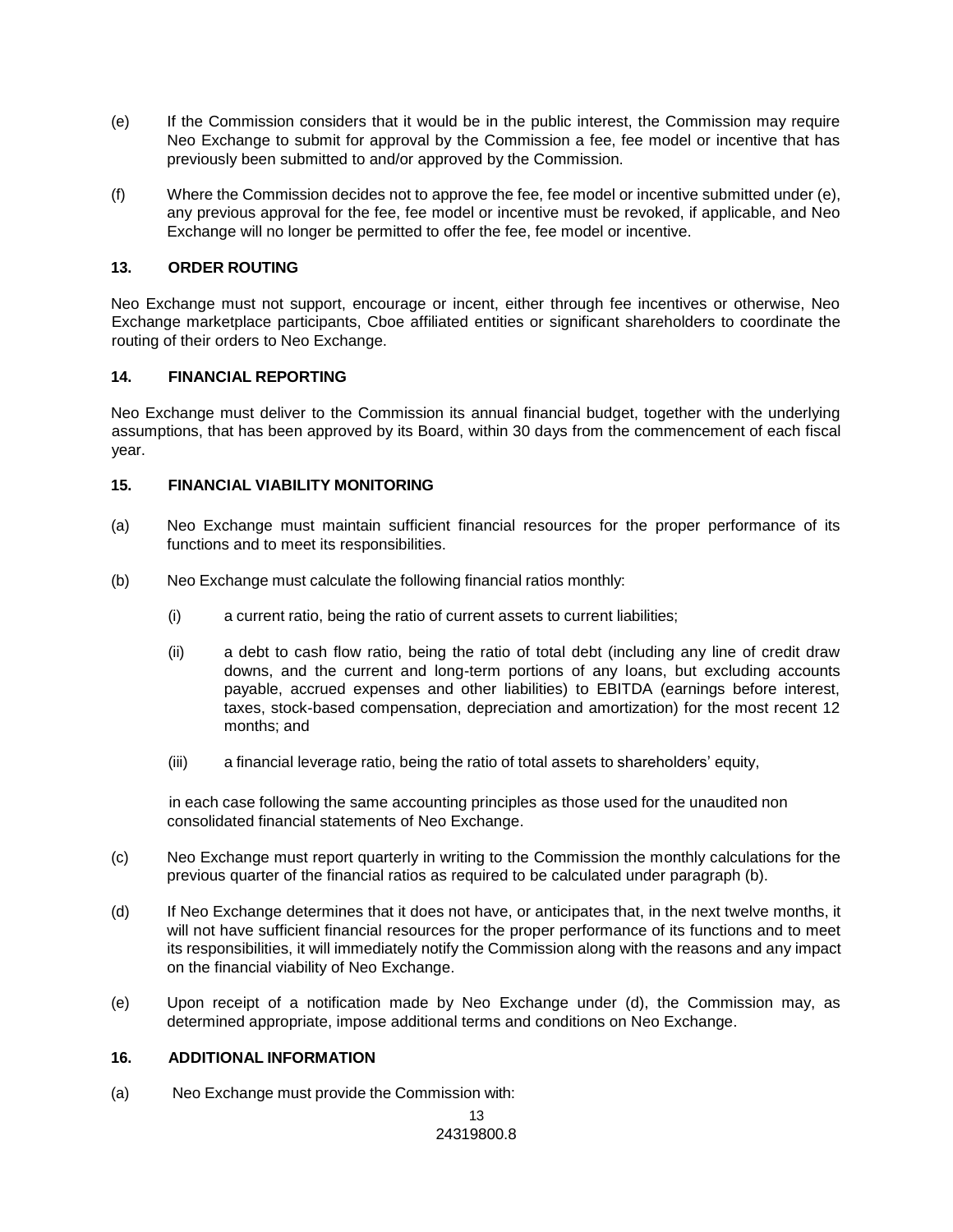- (i) the information set out in Appendix A to this Schedule**,** as amended from time to time; and
- (ii) any information required to be provided by Neo Exchange to IIROC, including all order and trade information, as required by the Commission.

## **17. GOVERNANCE REVIEW**

- (a) At the request of the Commission, Neo Exchange must engage an independent consultant, or independent consultants acceptable to the Commission to prepare a written report assessing the governance structure of Neo Exchange (Governance Review).
- (b) The written report must be provided to the Board of Neo Exchange promptly after the report's completion and then to the Commission within 30 days of providing it to the Board.
- (c) The scope of the Governance Review must be approved by the Commission.

## **18. PROVISION OF INFORMATION**

- (a) Neo Exchange must, and must cause its Canadian affiliated entities to, promptly provide to the Commission, on request, any and all data, information and analyses in the custody or control of Neo Exchange or any of its affiliated entities, without limitations, redactions, restrictions or conditions, including, without limiting the generality of the foregoing:
	- (i) data, information and analyses relating to all of its or their businesses; and
	- (ii) data, information and analyses of third parties in its or their custody or control.
- (b) Neo Exchange must share information and otherwise cooperate with other recognized or exempt exchanges, recognized self-regulatory organizations, recognized or exempt clearing agencies, investor protection funds, and other appropriate regulatory bodies.

# **19. COMPLIANCE WITH TERMS AND CONDITIONS**

- (a) Neo Exchange must certify in writing to the Commission, in a certificate signed by its CEO and either its general counsel or another executive officer, within one year of the effective date of its recognition as an exchange pursuant to this Order and every year subsequent to that date, or at any times required by the Commission, that it is in compliance with the terms and conditions applicable to it in the Order and describe in detail:
	- (i) the steps taken to require compliance;
	- (ii) the controls in place to verify compliance;
	- (iii) the names and titles of employees who have oversight of compliance.
- (b) If Neo Exchange or any of its directors, officers or employees become aware of a breach or a possible breach of any of the terms and conditions applicable to the Neo Exchange under the Schedules to the Order, such person must, within two business days after becoming aware of the breach or possible breach, notify the Regulatory Oversight Committee of the breach or possible breach. The director, officer or employee of the recognized exchange must provide to the Regulatory Oversight Committee details sufficient to describe the nature, date and effect (actual and anticipated) of the breach or possible breach.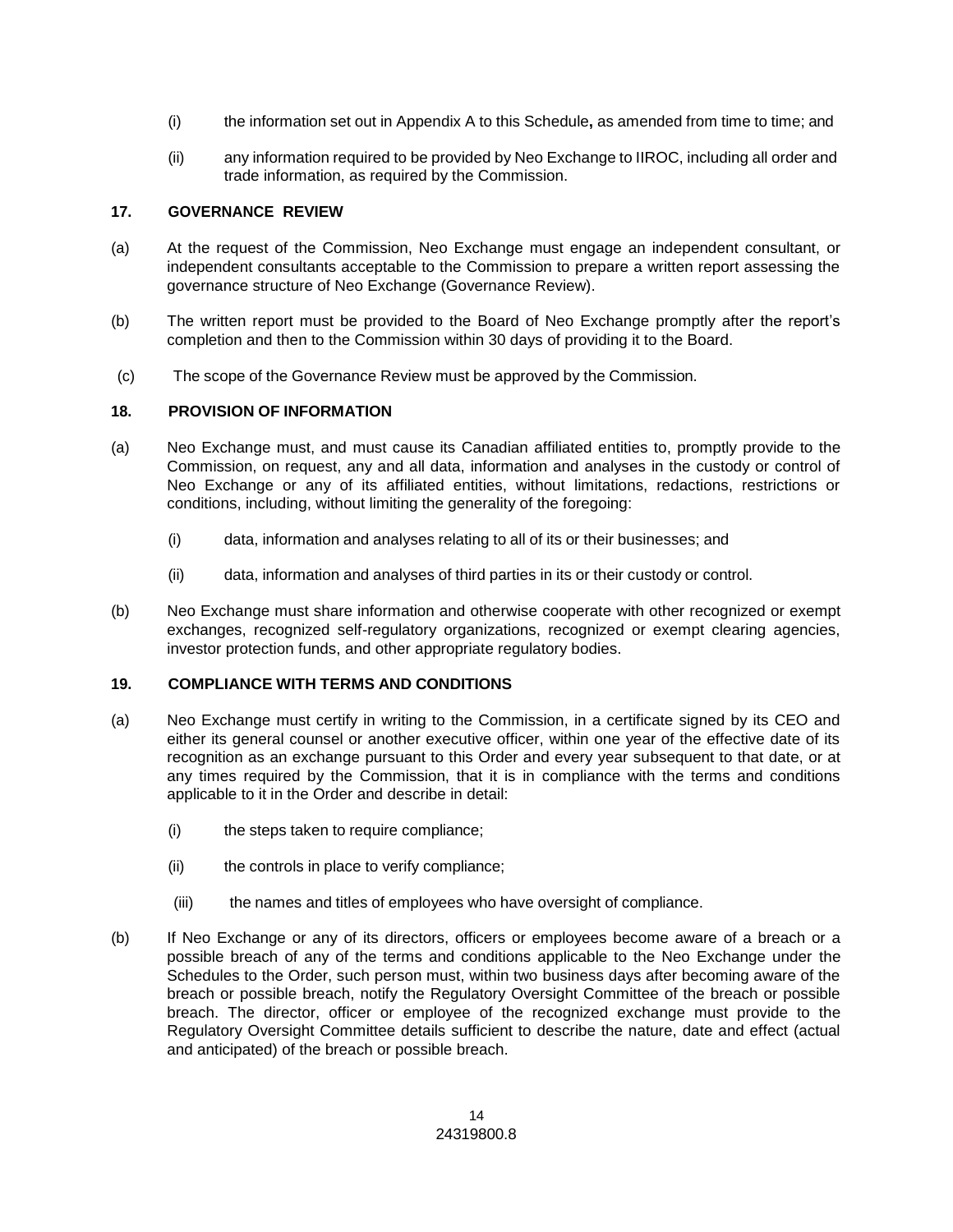- (c) The Regulatory Oversight Committee must, within two business days after being notified of the breach or possible breach, notify the Commission and confirm that the breach or possible breach is under investigation as required by (d).
- (d) The Regulatory Oversight Committee must promptly cause to be conducted an investigation of the breach or possible breach reported under (b). Once the Regulatory Oversight Committee has made a determination as to whether there has been a breach, or that there is an impending breach, of any terms and conditions applicable to Neo Exchange under the Schedules to the Order, the Regulatory Oversight Committee must, within two business days of such determination, notify the Commission of its determination and must provide details sufficient to describe the nature, date and effect (actual and anticipated) of the breach or impending breach, and any actions that will be taken to address it.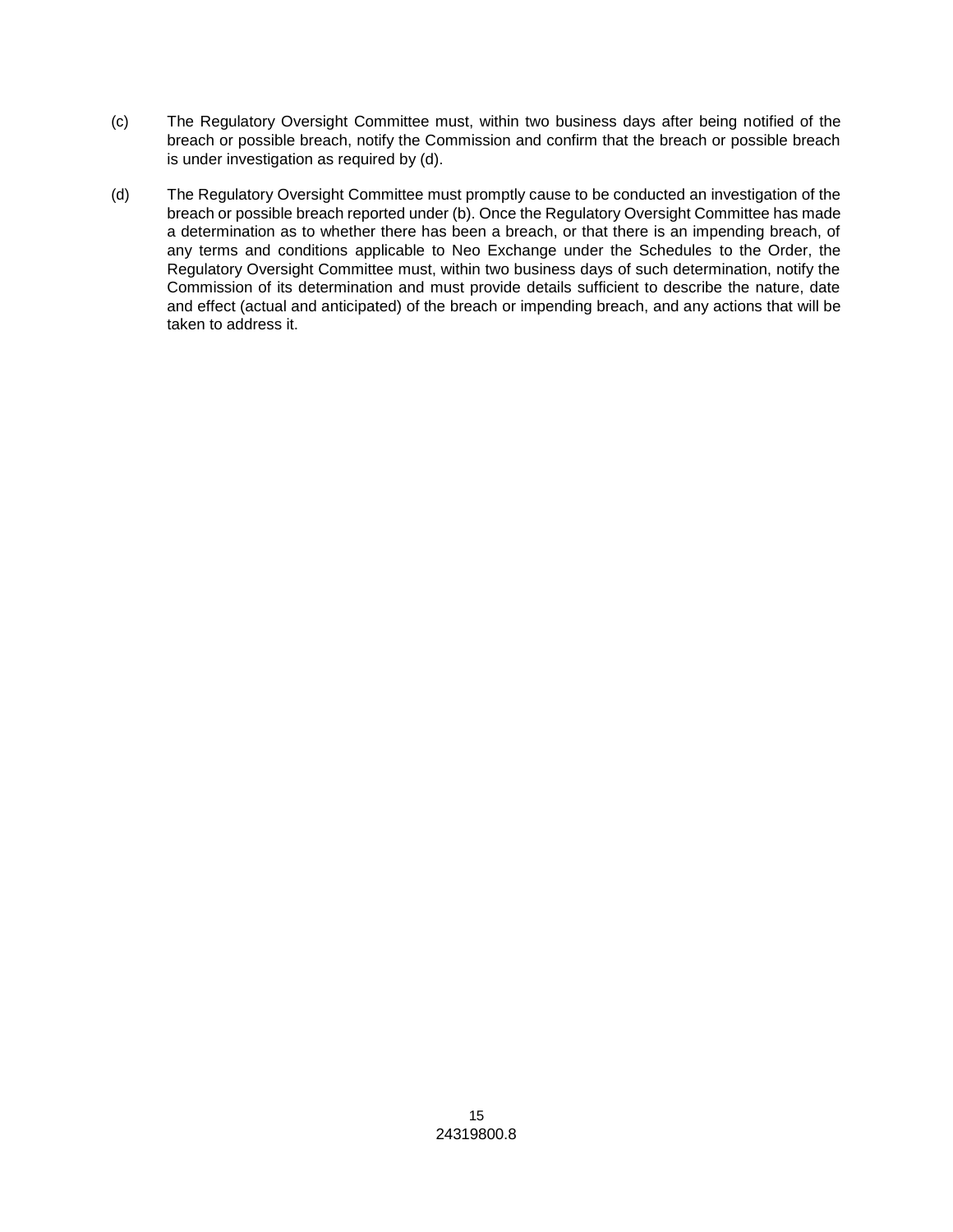## **APPENDIX A**

## **Additional Reporting Obligations**

#### **1. Ad Hoc**

- (a) Immediate notification of a decision to enter into a definitive agreement (including a binding letter of intent), memorandum of understanding or other similar agreement with any governmental or regulatory body, self-regulatory obligation, clearing agency, stock exchange, other marketplace or market, except in the case where the agreement or arrangement: (i) is primarily intended to restrict the use or disclosure of confidential information, (ii) is primarily for the purpose of facilitating discussions in connection with a possible definitive agreement, (iii) is necessary to support the provision of the existing exchange services, or (iv) relates to the provision of the existing exchange services and is also subject to the standard form agreements of the exchange (for example, listing agreements, data subscription agreements, etc.).
- (b) Immediate notification if Neo Exchange:
	- (i) becomes the subject of any order, directive or similar action of a governmental or regulatory authority;
	- (ii) becomes aware that it is the subject of a criminal or regulatory investigation; or
	- (iii) becomes, or it is notified in writing that it will become, the subject of a material lawsuit.
- (c) Any strategic plan for Neo Exchange, within 30 days of approval by the Board.
- (d) Any information submitted by Neo Exchange to a Canadian securities regulatory authority under a requirement of a recognition order, exemption order or NI 21-101, provided concurrently.
- (e) Copies of all notices, bulletins and similar forms of communication that Neo Exchange sends to the Neo Exchange marketplace participants or Neo Exchange issuers.
- (f) Prompt notification of any suspension or delisting of a Neo Exchange issuer, including the reasons for the suspension or delisting.
- (g) Prompt notification of any initial listing application received from a significant shareholder or any of its affiliates.
- (h) Prompt notification of any initial listing application received from a Competitor.
- (i) Prompt notification of any application for exemption or waiver from requirements received from a significant shareholder or any of its affiliates.

# **2. Quarterly Reporting**

- (a) A quarterly report summarizing all exemptions or waivers granted during the period pursuant to the Rules to any Neo Exchange marketplace participant or Neo Exchange issuer, which must include the following information:
	- (i) the name of the Neo Exchange marketplace participant or Neo Exchange issuer;
	- (ii) the type of exemption or waiver granted during the period;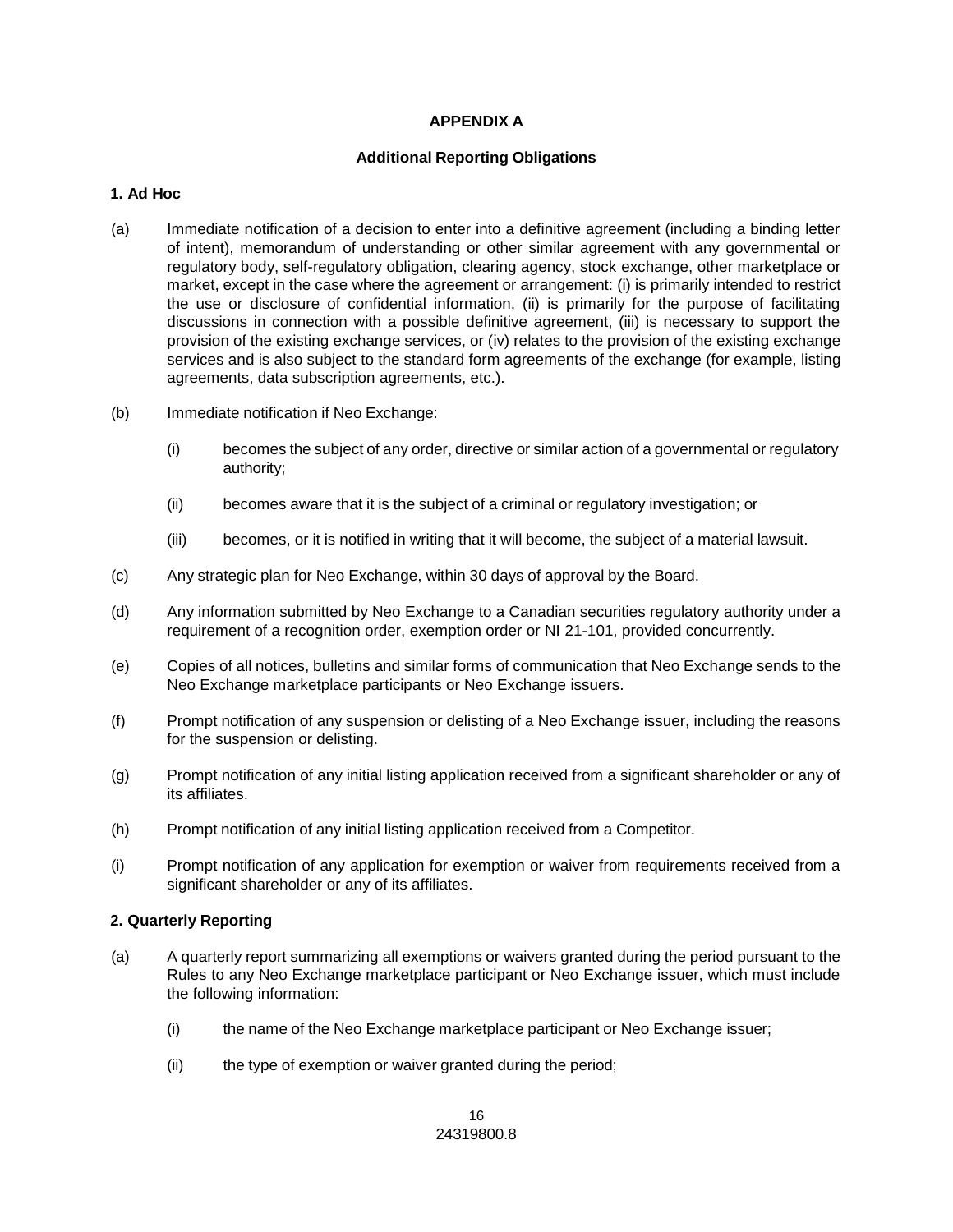- (iii) the date of the exemption or waiver; and
- (iv) a description of the recognized exchange's reason for the decision to grant the exemption or waiver.
- (b) A quarterly report regarding initial listing applications containing the following information:
	- (i) the name of any Neo Exchange issuer whose initial listing application was conditionally approved, the date of such approval, the type of listing, the category of listing and, if known, whether the issuer was denied an application to list its securities on another marketplace;
	- (ii) the name of any issuer whose initial listing application was rejected and the reasons for rejection, by category of listing; and
	- (iii) the name of any issuer whose initial listing application was withdrawn or abandoned and, if known, the reasons why the application was withdrawn or abandoned, by category of listing.

The information required by section 2(b)(i) above should disclose whether the issuer is an Emerging Market Issuer, whether the listing involved an agent, underwriter or Canadian Securities Regulatory Authority, and any additional requirements imposed by Neo Exchange pursuant to sections 2.10 and 2.11 of the Neo Exchange Listing Manual.

- (c) A quarterly report summarizing all significant incidents of non-compliance by Neo Exchange issuers identified by Neo Exchange during the period, together with a summary of the actions taken to address and resolve the incidents of non-compliance.
- (d) A quarterly report listing all the Competitors listed on Neo Exchange.
- (e) A quarterly report summarizing instances where conflicts of interest or potential conflicts of interest with respect to Competitors have been identified by Neo Exchange and how such conflicts were addressed.
- (f) A quarterly report, the scope of which must be approved by the Commission, relating to compliance with the use of certain designations by marketplace participants, including the results of reviews of marketplace participants' use of such designations and a description of the actions taken to address and resolve instances of non-compliance.

# **3. Annual Reporting**

At least annually, or more frequently if required by the Commission, an assessment of the risks, including business risks, facing Neo Exchange and the plan for addressing such risks.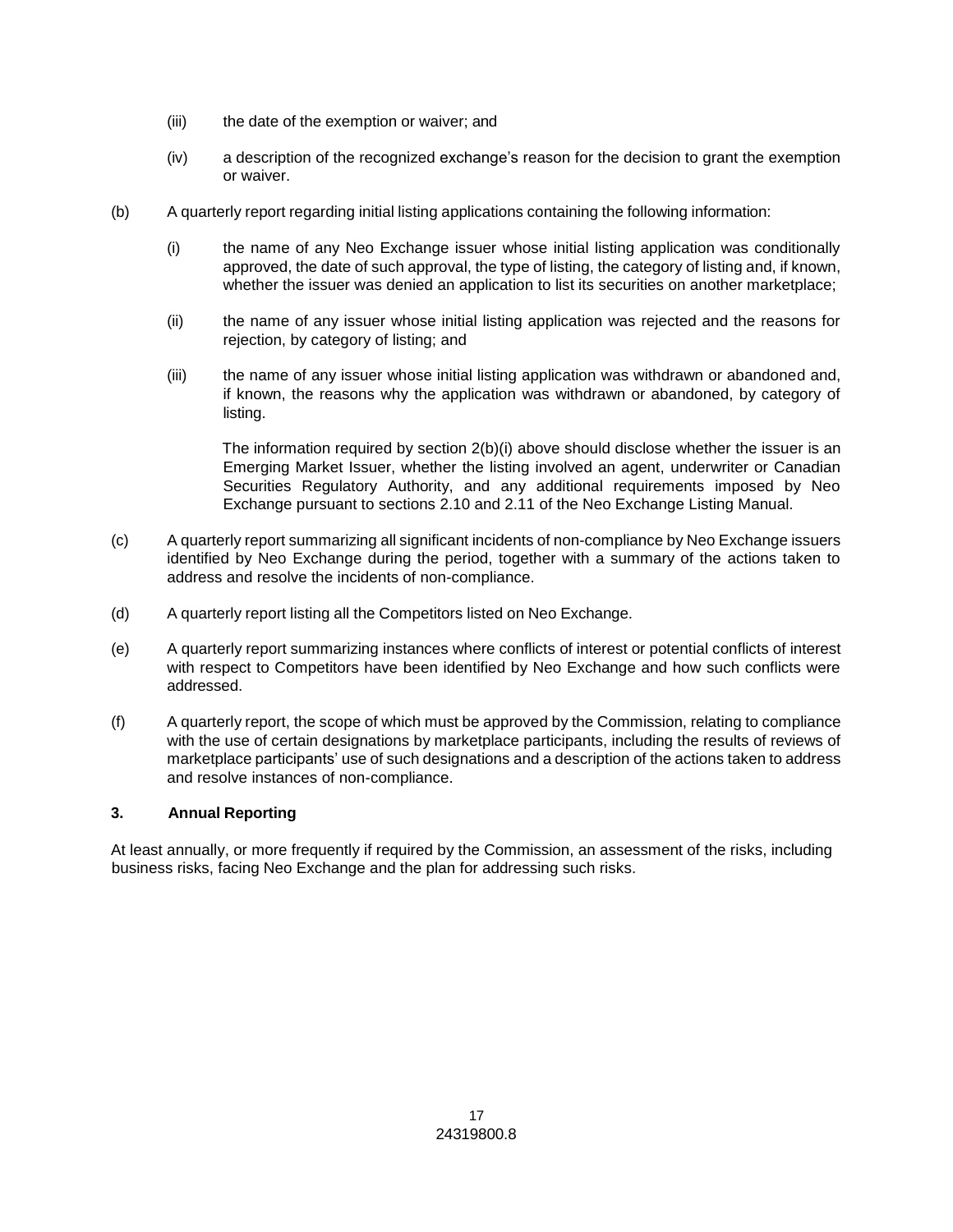## **SCHEDULE 3**

# **TERMS AND CONDITIONS APPLICABLE TO AEQUITAS**

## **20. DEFINITIONS AND INTERPRETATION**

Terms used in this Schedule have the same meanings and interpretation as in section 1 of Schedule 2.

## **21. PUBLIC INTEREST RESPONSIBILITIES**

- (a) Aequitas must conduct its business and operations in a manner that is consistent with the public interest.
- (b) The mandate of the Board must expressly include Aequitas' regulatory and public interest responsibilities.

## **22. SHARE OWNERSHIP RESTRICTIONS**

- (a) Without the prior approval of the Commission, and subject to terms and conditions considered appropriate by the Commission, no person or company and no combination of persons or companies acting jointly or in concert may beneficially own or exercise control or direction over:
	- (i) more than 10% of any class or series of voting shares of Aequitas and, thereafter,
	- (ii) more than 50% of any class or series of voting shares of Aequitas.
- (b) The articles of Aequitas must contain the share ownership restrictions and provisions respecting the enforcement of such restrictions which, without limiting the foregoing, may provide for the filing of declarations, the suspension of voting rights, the forfeiture of dividends, the refusal of the issue or registration of voting shares and the sale or redemption of voting shares held contrary to the restrictions and payment of net proceeds of the sale or redemption to the person entitled thereto.

# **23. RECOGNITION CRITERIA**

Aequitas must continue to meet the criteria for recognition set out in Schedule 1 to the Order.

#### **24. FITNESS**

Aequitas must take reasonable steps to ensure that each director or officer of Aequitas is a fit and proper person. As part of those steps, Aequitas will consider whether the past conduct of each director or officer affords reasonable grounds for the belief that the director or officer will perform their duties with integrity and in a manner that is consistent with Aequitas's public interest responsibilities.

## **25. BOARD OF DIRECTORS**

- (a) Aequitas must ensure that at least one third of its Board members are independent.
- (b) In the event that Aequitas fails to meet the requirements under (a), it must immediately advise the Commission and take appropriate measures to remedy such failure.
- (c) Aequitas must ensure that the Board is subject to requirements that the quorum for the Board consists of a majority of the Board members, with at least two directors being independent.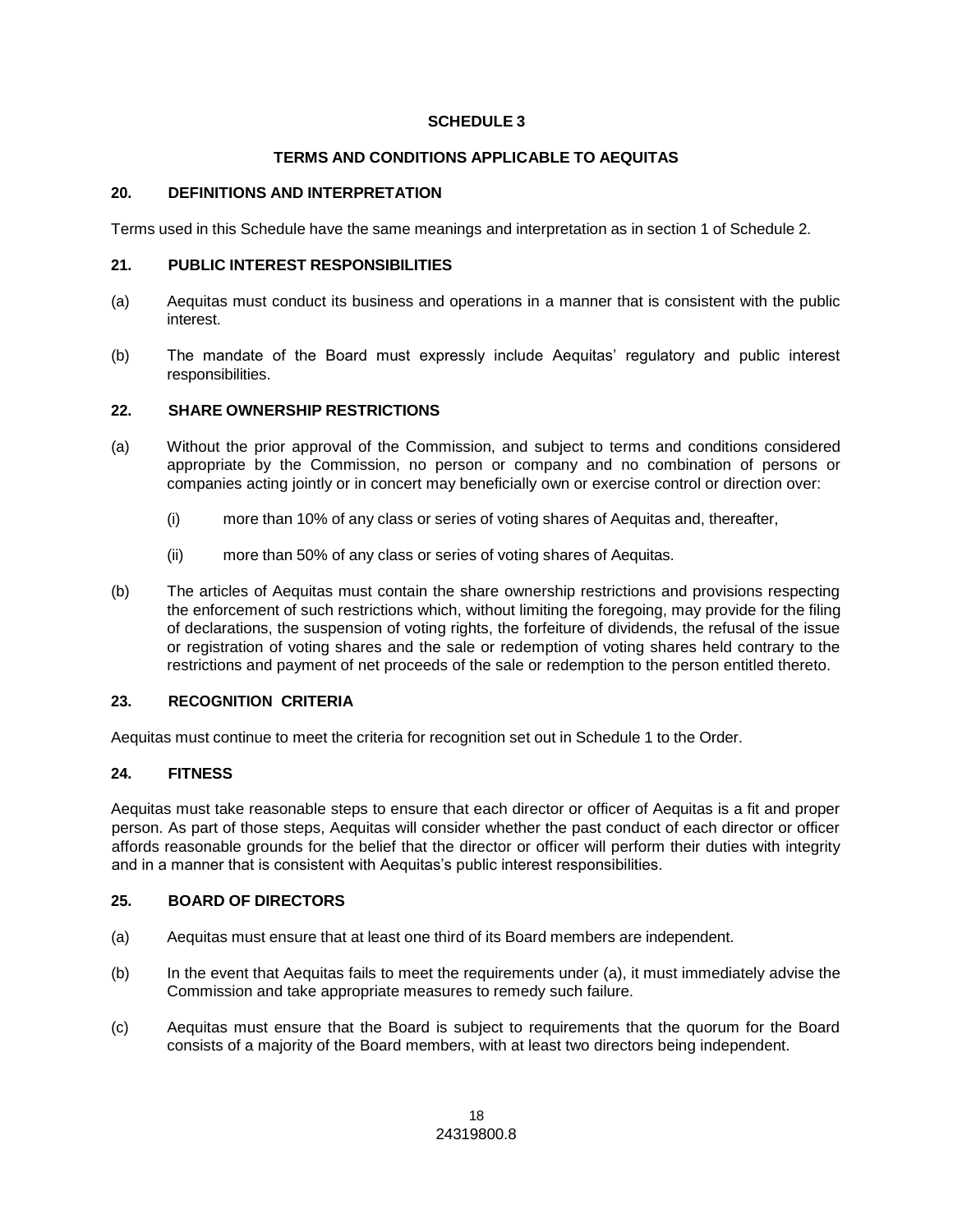## **26. NOMINATING COMMITTEE**

Aequitas must maintain a Nominating Committee that, at a minimum:

- (a) is made up of at least three directors, at least 50% of which must be independent;
- (b) confirms the status of a nominee to the Board as independent before the individual is appointed to the Board or the name of the individual is submitted to shareholders as a nominee for election to the Board, whichever comes first;
- (c) confirms, on an annual basis, that the status of the directors that are independent has not changed;
- (d) assesses and approves all nominees of management to the Board; and
- (e) has a requirement that the quorum consist of at least 50% of independent directors.

# **27. CONFIDENTIALITY PROCEDURES**

- (a) Aequitas must establish, maintain and require compliance with policies and procedures that:
	- (i) require that confidential information regarding Neo Exchange marketplace operations, Neo Exchange regulation functions, a Neo Exchange marketplace participant or a Neo Exchange issuer that is obtained by a partner, director, officer or employee of a significant shareholder through that individual's involvement in the management or oversight of the marketplace operations or regulation functions of Neo Exchange:
		- (A) be kept separate and confidential from the business or other operations of the significant shareholder, except with respect to information regarding marketplace operations where disclosure is necessary to carry out the individual's responsibilities for the management or oversight of marketplace operations and the individual can and does exercise due care in his or her disclosure of the information, and
		- (B) not be used to provide an advantage to Aequitas or Cboe or Cboe's affiliated entities;

provided that nothing in this section will be construed to limit Aequitas or Neo Exchange from providing to Cboe and its affiliated entities necessary information.

(b) Aequitas must regularly review compliance with the policies and procedures established in accordance with (a) and must document each review and any deficiencies and how those deficiencies were remedied.

#### **28. ALLOCATION OF RESOURCES**

- (a) Aequitas must, for so long as Neo Exchange carries on business as an exchange, allocate sufficient financial and other resources to Neo Exchange to ensure that Neo Exchange can carry out its functions in a manner that is consistent with the public interest and in compliance with Ontario securities law.
- (b) Aequitas must notify the Commission immediately upon being aware that it is or will be unable to allocate sufficient financial and other resources, as required under (a), to Neo Exchange.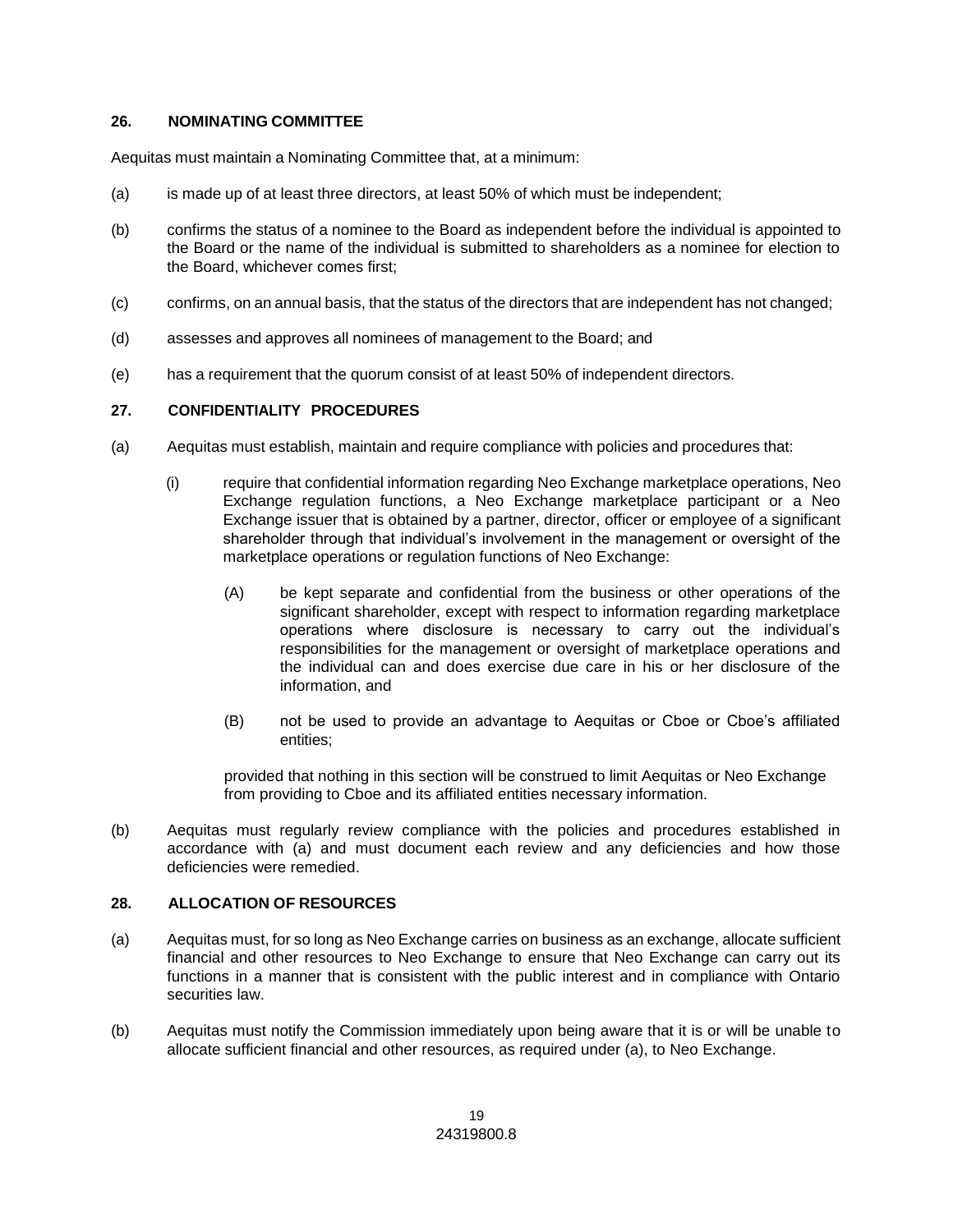# **29. FEES, FEE MODELS AND INCENTIVES**

- (a) Aequitas must ensure that its affiliated entities, including Neo Exchange or Cboe and its affiliated entities, do not, through any fee schedule, any fee model or any contract, agreement or other arrangement with any marketplace participant or any other person or company, provide:
	- (i) any discount, rebate, allowance, price concession or other similar arrangement that is accessible only to, whether as designed or by implication, a particular marketplace participant or any other particular person or company, or
	- (ii) any discount, rebate, allowance, price concession or other similar arrangement for any service or product offered by the affiliated entity, including Neo Exchange or Cboe and its affiliated entities and significant shareholders, that is conditional upon:
		- (A) the requirement to have Neo Exchange be set as the default or first marketplace a marketplace participant routes to; or
		- (B) the router of Neo Exchange being used as the marketplace participant's primary router.
- (b) Aequitas must ensure that its affiliated entities, including Neo Exchange, do not, through any fee schedule, any fee model or any contract, agreement or other arrangement with any marketplace participant or any other person or company, provide:
	- (i) any discount, rebate, allowance, price concession or other similar arrangement on any services or products offered by the affiliated entity, including Neo Exchange or Cboe and its affiliated entities and significant shareholders that is conditional upon the purchase of any other service or product provided by the affiliated entity; or
	- (ii) any discount, rebate, allowance, price concession or other similar arrangement that is accessible only to, whether as designed or by implication, a class of marketplace participants or of any other persons or companies,

unless prior approval has been granted by the Commission.

- (c) Aequitas must ensure that Neo Exchange obtains prior Commission approval before implementing any new, or amendments to, fees and fee models, including any new, or amendments to any, incentives relating to arrangements that provide for equity ownership in Aequitas for marketplace participants or their affiliated entities based on trading volumes or values on Neo Exchange.
- (d) Aequitas must ensure that Neo Exchange does not require a person or company to purchase or otherwise obtain products or services from Neo Exchange or Cboe and its affiliated entities and significant shareholders as a condition of Neo Exchange supplying or continuing to supply a product or service unless prior approval has been granted by the Commission.
- (e) Aequitas must ensure that Neo Exchange or Cboe and its affiliated entities and significant shareholders do not require another person, significant shareholder or company to obtain products or services from Neo Exchange as a condition of the affiliated entity supplying or continuing to supply a product or service.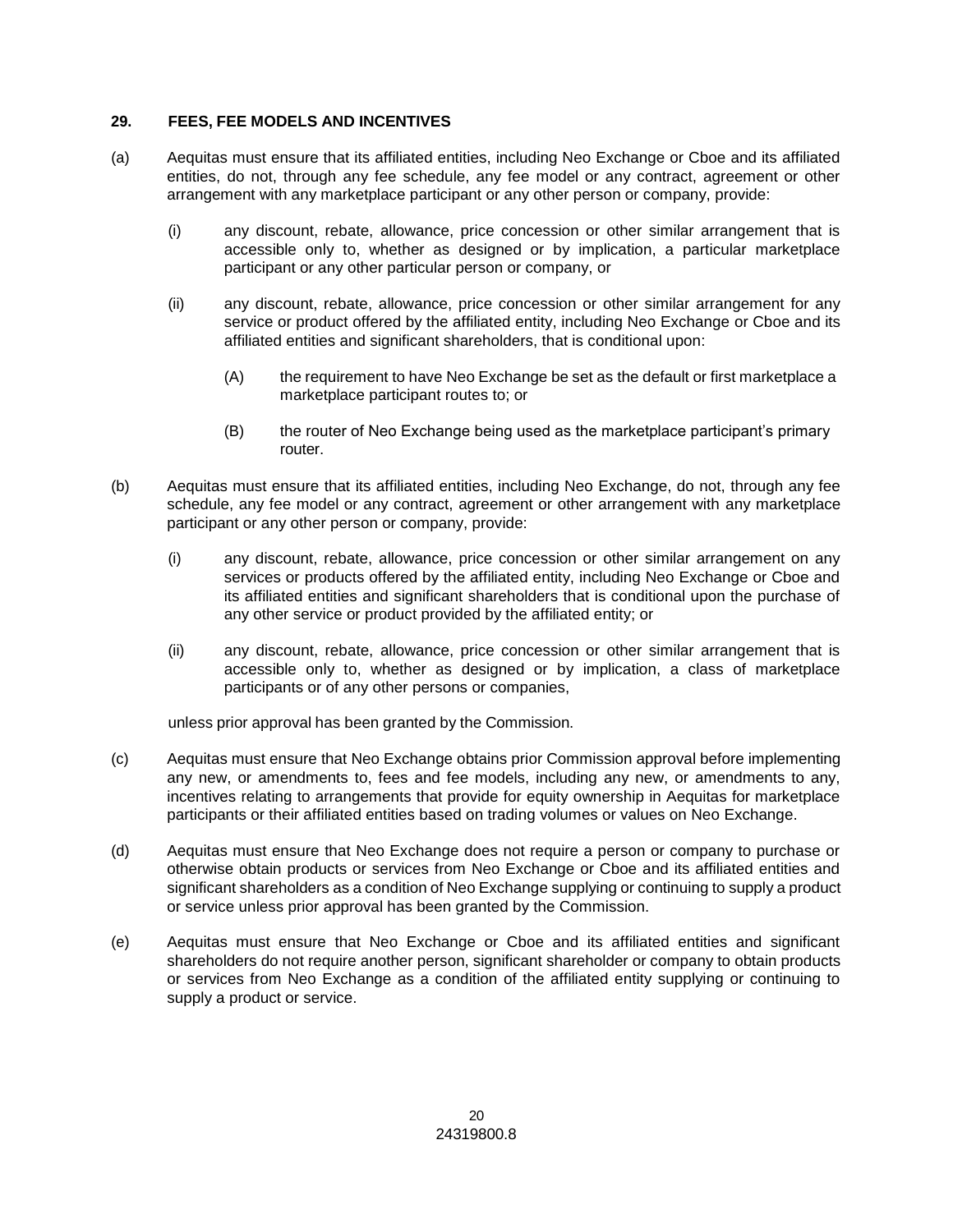# **30. ORDER ROUTING**

Aequitas must not support, encourage or incent, either through fee incentives or otherwise, Neo Exchange marketplace participants, Cboe affiliated entities or significant shareholders to coordinate the routing of their orders to Neo Exchange.

## **31. FINANCIAL REPORTING**

Aequitas must deliver to the Commission its annual financial budget, together with the underlying assumptions, that has been approved by its Board, within 30 days from the commencement of each fiscal year.

## **32. REPORTING REQUIREMENTS**

Aequitas must provide the Commission with the information set out in Appendix A to this Schedule, as amended from time to time.

#### **33. GOVERNANCE REVIEW**

- (a) At the request of the Commission, Aequitas must engage an independent consultant, or independent consultants, acceptable to the Commission to prepare a written report assessing the governance structure of Aequitas (**Aequitas Governance Review**).
- (b) The written report must be provided to the Board of Aequitas promptly after the report's completion and then to the Commission within 30 days of providing it to the Board.
- (c) The scope of the Aequitas Governance Review must be approved by the Commission.

#### **34. PROVISION OF INFORMATION**

- (a) Aequitas must, and must cause its Canadian affiliated entities to promptly provide to the Commission, on request, any and all data, information and analyses in the custody or control of Aequitas or any of its affiliated entities, without limitations, redactions, restrictions or conditions, including, without limiting the generality of the foregoing:
	- (i) data, information and analyses relating to all of its or their businesses; and
	- (ii) data, information and analyses of third parties in its or their custody or control.
- (b) Aequitas must share information and otherwise cooperate with other recognized or exempt exchanges, recognized self-regulatory organizations, recognized or exempt clearing agencies, investor protection funds, and other appropriate regulatory bodies.

## **35. COMPLIANCE WITH TERMS AND CONDITIONS**

- (a) Aequitas must certify in writing to the Commission, in a certificate signed by its CEO and either its general counsel or another executive officer, within one year of the effective date of its recognition as an exchange pursuant to this Order and every year subsequent to that date, or at any times required by the Commission, that it is in compliance with the terms and conditions applicable to it in the Order and describe in detail:
	- (i) the steps taken to require compliance;
	- (ii) the controls in place to verify compliance; and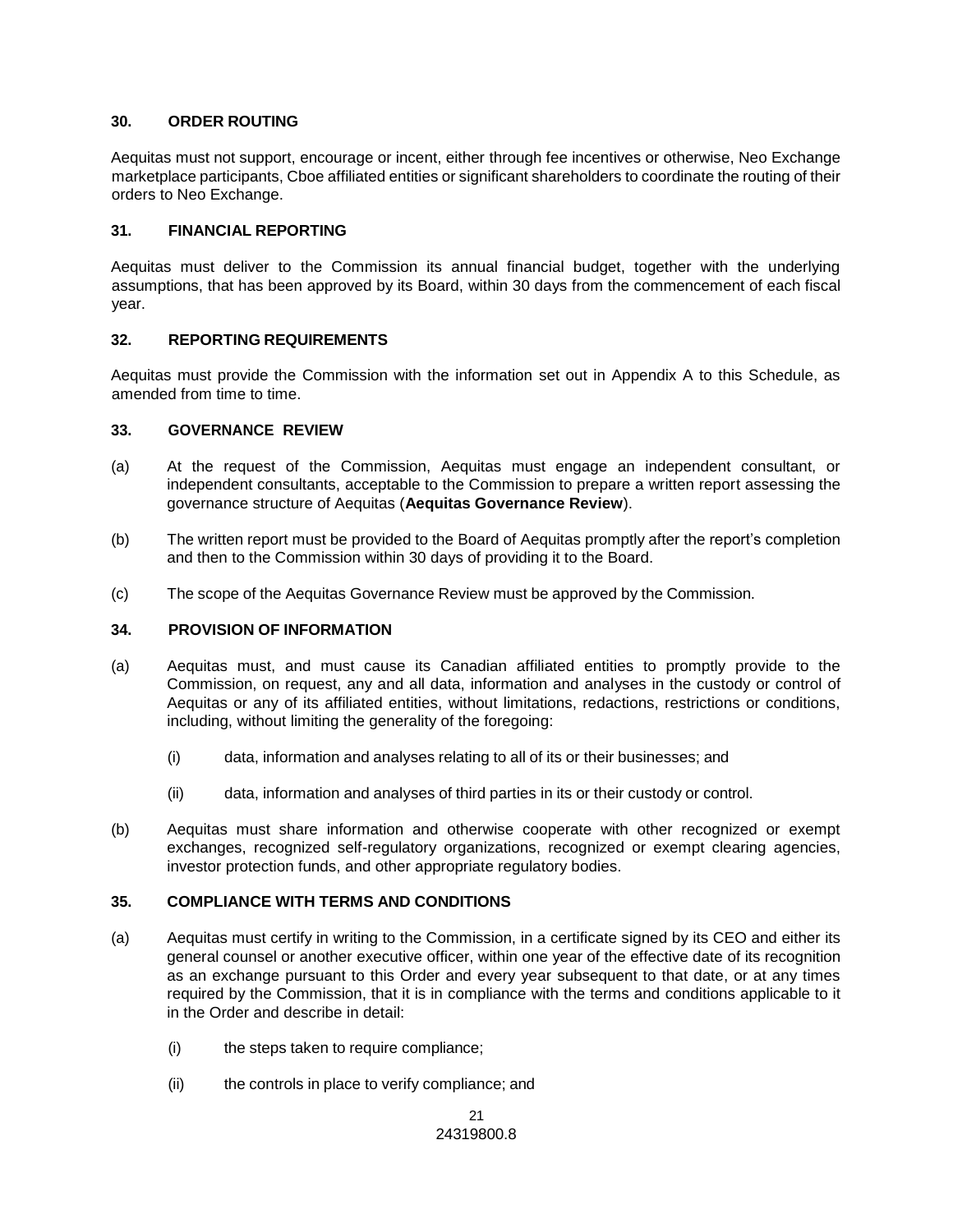- (iii) the names and titles of employees who have oversight of compliance.
- (b) If Aequitas or any of its directors, officers or employees become aware of a breach or a possible breach of any of the terms and conditions applicable to Aequitas under the Schedules to the Order, such person must, within two business days after becoming aware of the breach or possible breach, notify the Board or committee designated by the Board and approved by the Commission of the breach or possible breach. The director, officer or employee of the recognized exchange must provide to the Board or committee designated by the Board details sufficient to describe the nature, date and effect (actual and anticipated) of the breach or possible breach.
- (c) The Board or committee designated by the Board must, within two business days after being notified of the breach or possible breach, notify the Commission and confirm that the breach or possible breach is under investigation as required under (d).
- (d) The Board or committee designated by the Board must promptly cause to be conducted an investigation of the breach or possible breach reported under (b). Once the Board or committee designated by the Board has made a determination as to whether there has been a breach, or that there is an impending breach, of any terms and conditions applicable to Aequitas under the Schedules to the Order, the Board or committee designated by the Board must, within two business days of such determination, notify the Commission of its determination and must provide details sufficient to describe the nature, date and effect (actual and anticipated) of the breach or impending breach, and any actions that will be taken to address it.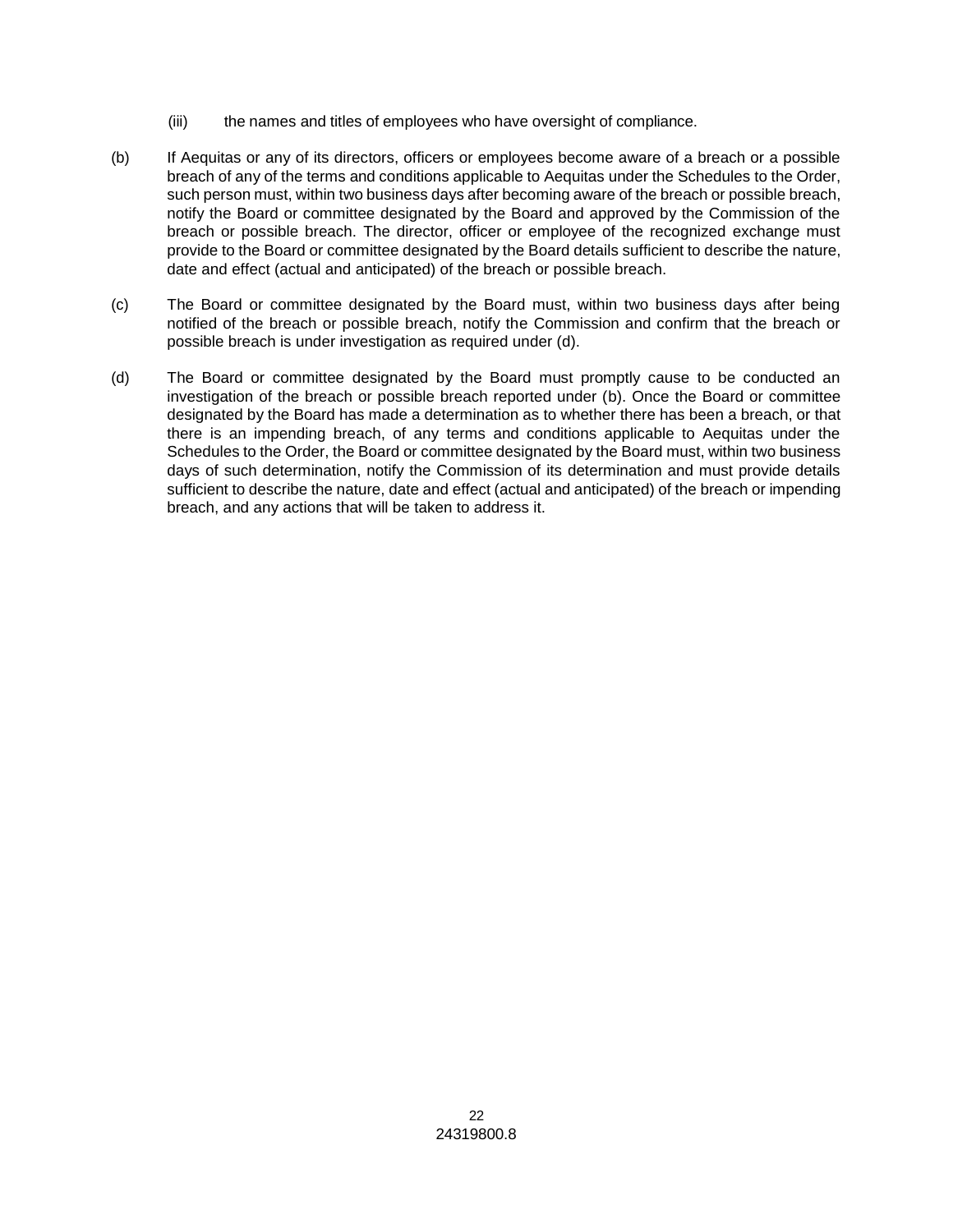# **APPENDIX A**

# **Additional Reporting Obligations**

## **1. Ad Hoc**

- (a) Immediate notification of a decision to enter into a definitive agreement (including a binding letter of intent), memorandum of understanding or other similar agreement with any governmental or regulatory body, self-regulatory obligation, clearing agency, stock exchange, other marketplace or market, except in the case where the agreement or arrangement: (i) is primarily intended to restrict the use or disclosure of confidential information, (ii) is primarily for the purpose of facilitating discussions in connection with a possible definitive agreement, (iii) is necessary to support the provision of the existing exchange services, (iv) relates to the provision of the existing exchange services and is also subject to the standard form agreements of the exchange (for example, listing agreements, data subscription agreements, etc.), or (v) relates to a business line other than exchange services.
- (b) Immediate notification if Aequitas:
	- (i) becomes the subject of any order, directive or similar action of a governmental or regulatory authority;
	- (ii) becomes aware that it is the subject of a criminal or regulatory investigation; or
	- (iii) becomes, or it is notified in writing that it will become, the subject of a material lawsuit.
- (c) Immediate notification if any shareholder or any affiliate of a shareholder of Aequitas becomes, or it is notified in writing that it will become, the subject of a criminal, administrative or regulatory proceeding.
- (d) Any strategic plan for Aequitas and its subsidiaries, within 30 days of approval by the Board.
- (e) Any information submitted by Aequitas to a Canadian securities regulatory authority under a requirement of a recognition order, exemption order or NI 21-101, provided concurrently.

# **2. Annual Reporting**

At least annually, or more frequently if required by the Commission, an assessment of the risks, including business risks, facing Aequitas and its subsidiaries and the plan for addressing such risks.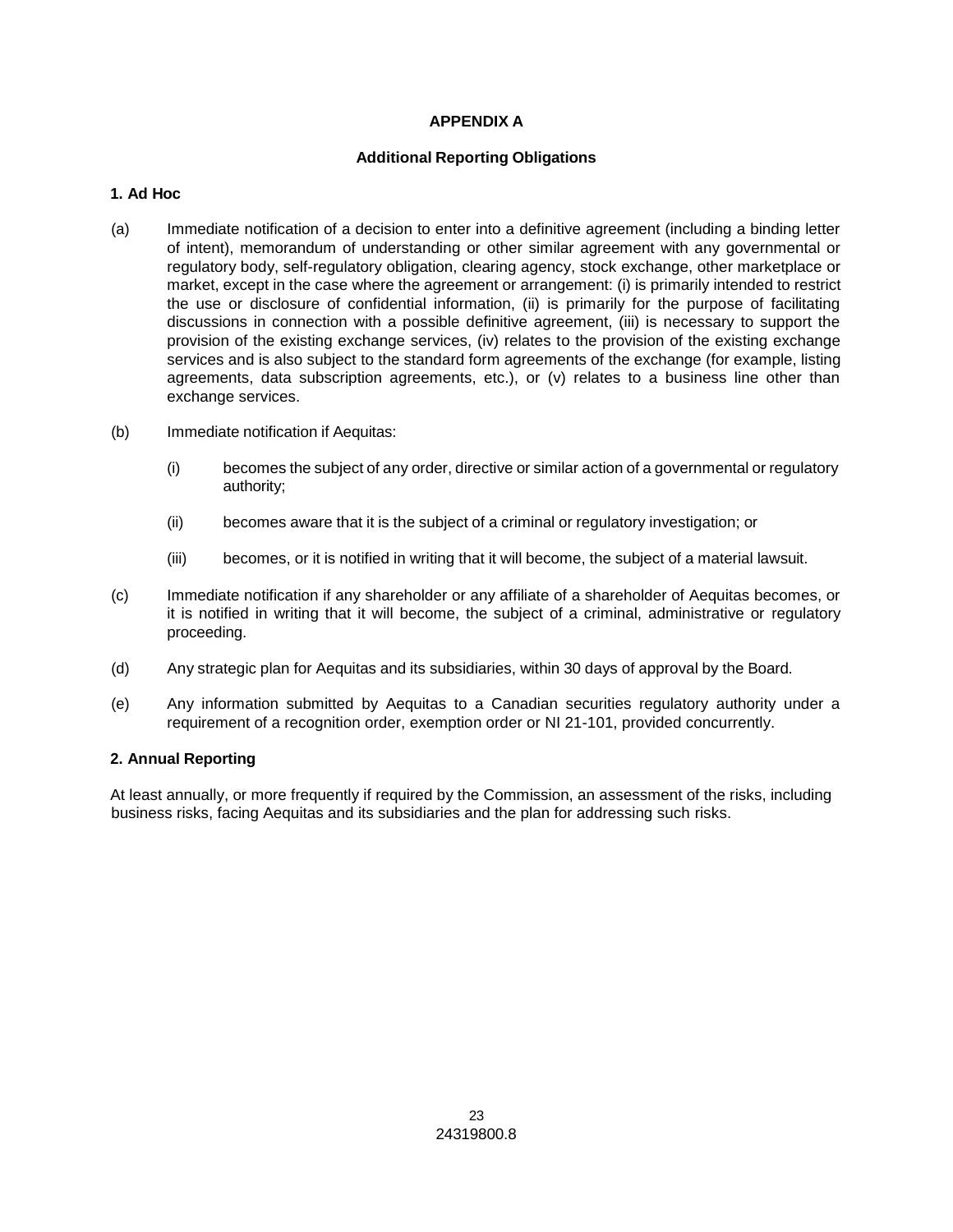# **SCHEDULE 4 TERMS AND CONDITIONS APPLICABLE TO CBOE**

# **36. DEFINITIONS AND INTERPRETATION**

Terms used in this Schedule have the same meanings and interpretation as in section 1 of Schedule 2.

# **37. PUBLIC INTEREST RESPONSIBILITIES**

Cboe shall ensure that Neo Exchange and Aequitas conduct the business and operations of recognized exchanges in a manner that is consistent with the public interest.

# **38. ALLOCATION OF RESOURCES**

(a) To ensure Neo Exchange and Aequitas can carry out their functions in a manner that is consistent with the public interest and in compliance with Ontario securities law, Cboe shall, for so long as Neo Exchange and Aequitas carry on business as exchanges, facilitate the allocation of sufficient financial and non-financial resources for the operations of these exchanges.

(b) Cboe shall notify the Commission immediately upon being aware that it is or will be unable to allocate sufficient financial or other resources to Neo Exchange or Aequitas, as required under paragraph (a).

# **39. PROVISION OF INFORMATION**

Cboe shall promptly provide to the Commission, on request, any and all data, information, and analyses in its custody or control related to the business and operations of Neo Exchange or Aequitas without limitations, redactions, restrictions, or conditions, provided that nothing in this section will be construed to abrogate solicitor-client privilege or any similar doctrines that may apply to communications with and work product produced by counsel.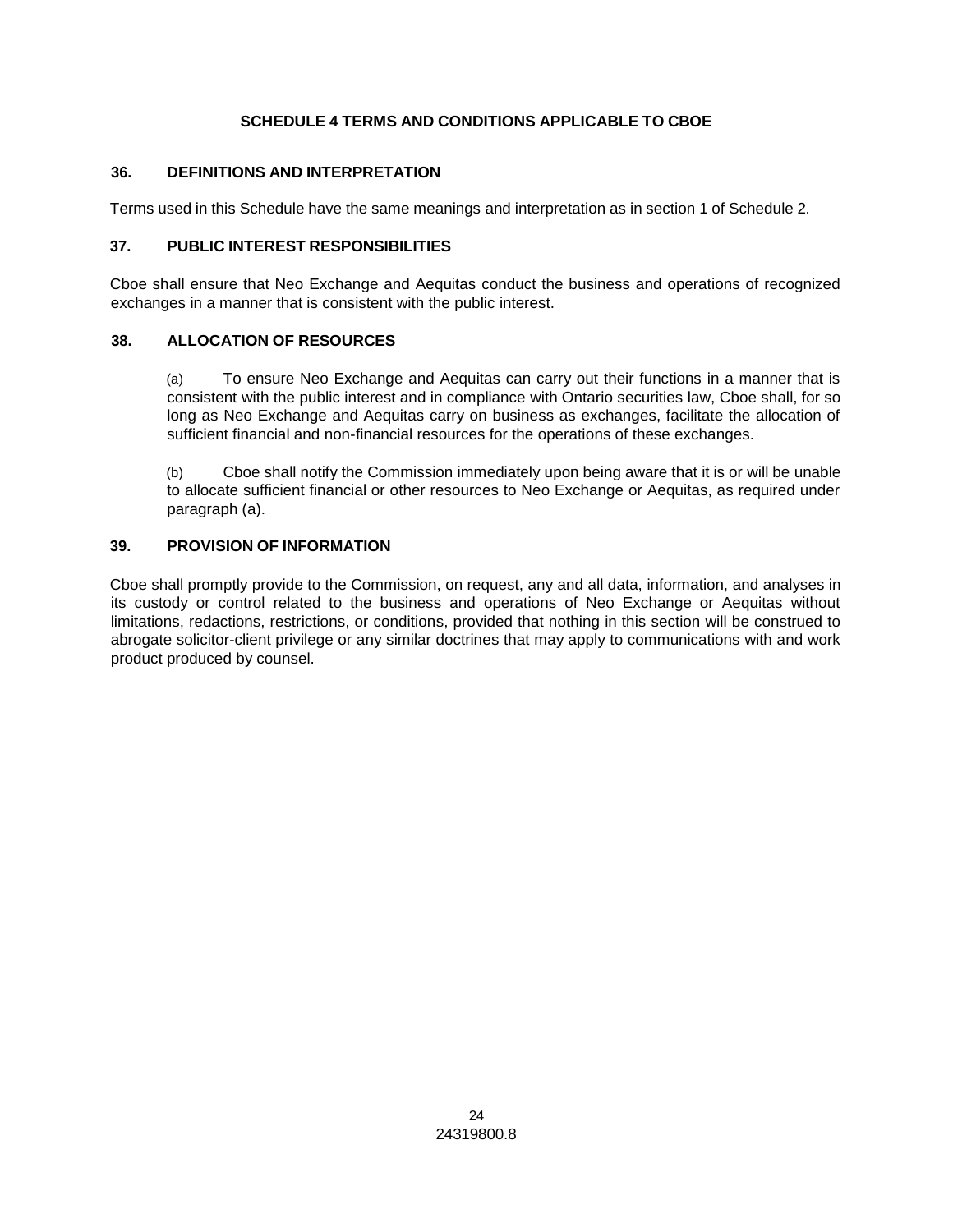## **SCHEDULE 5**

# **PROCESS FOR THE REVIEW AND APPROVAL OF RULES AND THE INFORMATION CONTAINED IN FORM 21-101F1 AND THE EXHIBITS THERETO**

#### **1. Purpose**

This Protocol sets out the procedures a recognized exchange (Exchange) must follow for any Rule or Change, both as defined in section 2 below, and describes the procedures for their review by Commission Staff (Staff) and approval by the Commission or the Director. This Protocol also establishes requirements regarding the time at which an Exchange may begin operations following recognition by the Commission.

#### **2. Definitions**

For the purposes of this Protocol:

- (a) *Change* means a Fee Change, a Housekeeping Change or a Significant Change.
- (b) *Director* means "Director" as defined in subsection 1(1) of the Securities Act (Ontario).
- (c) *Fee Change* means any new fee or fee model of the Exchange and any amendment to a fee or fee model.
- (d) *Fee Change subject to Public Comment* means a Fee Change that, in Staff's view, may have a significant impact on the Exchange, its market structure, members, issuers, investors or the Canadian capital markets or otherwise raises regulatory or public interest concerns and should be subject to public comment.
- (e) *Housekeeping Change* means an amendment to the information in Form 21-101F1 that
	- (i) does not have a significant impact on the Exchange, its market structure, members, issuers, investors or the Canadian capital markets, or
	- (ii) is of a housekeeping or administrative nature and is comparable to the types of housekeeping changes listed in subsection 6.1(5)(b) of Companion Policy 21-101CP.
- (f) *Housekeeping Rule* means a new Rule or an amendment to a Rule that
	- (i) does not have a significant impact on the Exchange, its market structure, members, issuers, investors or the Canadian capital markets, or
	- (ii) is of a housekeeping or administrative nature and is comparable to the types of housekeeping changes listed in subsection 6.1(5)(b) of Companion Policy 21-101CP.
- (g) *Public Interest Rule* means a Rule or an amendment to a Rule that is not a Housekeeping Rule.
- (h) *Rule* includes a rule, policy and other similar instrument of the Exchange.
- (i) *Significant Change* means an amendment to the information in Form 21-101F1 other than
	- (i) a Housekeeping Change,
	- (ii) a Fee Change, or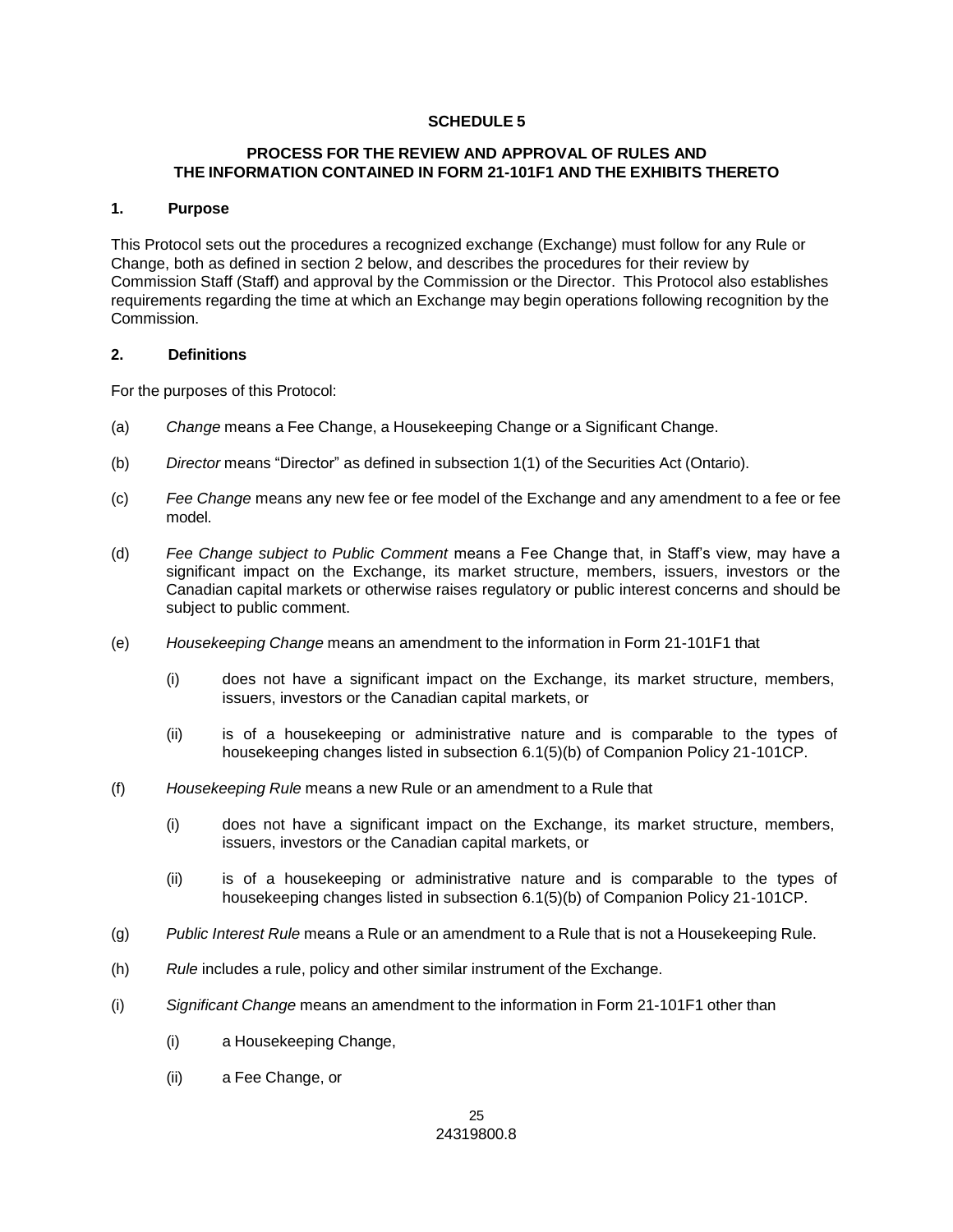(iii) a Rule,

and for greater certainty includes the matters listed in subsection 6.1(4) of Companion Policy 21-101 CP.

- (j) *Significant Change subject to Public Comment* means a Significant Change that
	- (i) is listed in paragraphs 6.1(4)(a) or (b) of Companion Policy 21-101 CP, or
	- (ii) in Staff's view, may have a significant impact on the Exchange, its market structure, members, issuers, investors or the Canadian capital markets or otherwise raises regulatory or public interest concerns and should be subject to public comment.

# **3. Scope**

The Exchange and Staff will follow the process for review and approval set out in this Protocol for all Changes, new Rules and Rule amendments.

# **4. Board Approval**

The Exchange's board of directors, or a duly authorized committee of the board, must approve all Rules prior to their submission under this Protocol.

# **5. Waiving or Varying the Protocol**

- (a) The Exchange may submit a written request with Staff to waive or vary any part of this Protocol. The request must provide reasons why granting the waiver is appropriate in the circumstances.
- (b) Staff will use their best efforts to provide to the Exchange within five business days of receipt of its request either:
	- (i) written notice that Staff object to granting the waiver or variation; or
	- (ii) written notice that the waiver or variation has been granted by Staff.

# **6. Commencement of Exchange Operations**

The Exchange must not begin operations until a reasonable period of time after the Exchange is notified that it has been recognized by the Commission.

# **7. Materials to be Submitted and Timelines**

- (a) Prior to the implementation of a Fee Change, Public Interest Rule or Significant Change, the Exchange will provide Staff with the following materials:
	- (i) a cover letter that, together with the notice for publication submitted under paragraph (a)(ii), if applicable, fully describes:
		- (A) the proposed Fee Change, Public Interest Rule or Significant Change;
		- (B) the expected date of implementation of the proposed Fee Change, Public Interest Rule or Significant Change;
		- (C) the rationale for the proposal and any relevant supporting analysis;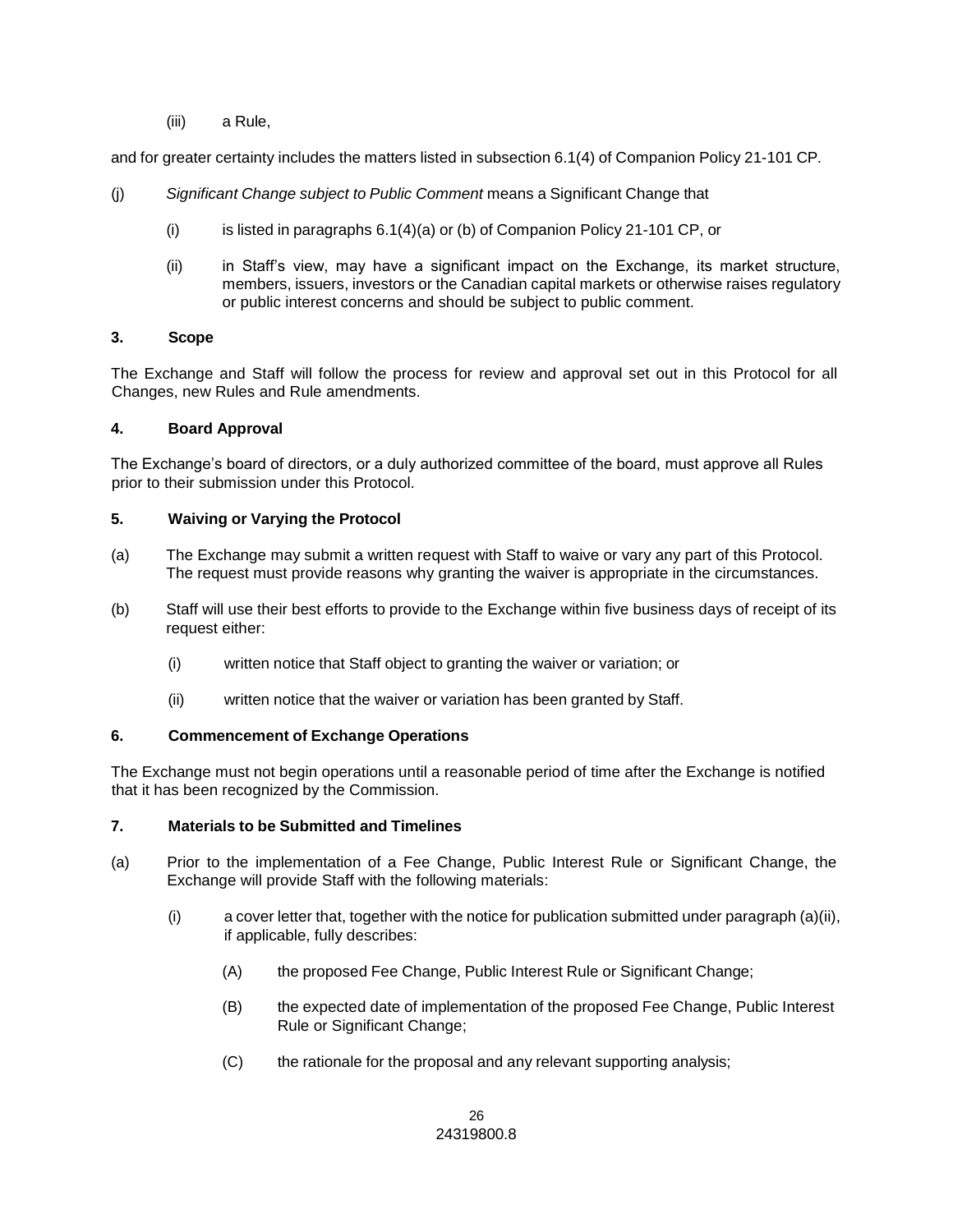- (D) the expected impact, including the quantitative impact, of the proposed Fee Change, Public Interest Rule or Significant Change on the market structure, members and, if applicable, on investors, issuers and the capital markets;
- (E) the expected impact of the Fee Change, Public Interest Rule or Significant Change on the Exchange's compliance with Ontario securities law requirements and in particular requirements for fair access and maintenance of fair and orderly markets;
- (F) a summary of any consultations, including consultations with external parties, undertaken in formulating the Fee Change, Public Interest Rule or Significant Change, and the internal governance process followed to approve the Rule or Change;
- (G) for a proposed Fee Change:
	- 1. the expected number of marketplace participants likely to be subject to the new fee, along with a description of the costs they will incur; and
	- 2. if the proposed Fee Change applies differently across types of marketplace participants, a description of this difference, how it impacts each class of affected marketplace participant, including, where applicable, numerical examples, and any justification for the difference in treatment.
- (H) if the Public Interest Rule or Significant Change will require members or service vendors to modify their systems after implementation of the Rule or Change, the expected impact of the Rule or Change on the systems of members and service vendors together with an estimate of the amount of time needed to perform the necessary work and how the estimated amount of time was deemed reasonable in light of the expected impact of the Public Interest Rule or Significant Change on the Exchange, its market structure, members, issuers, investors or the Canadian capital markets;
- (I) where the proposed Significant Change is not a Significant Change subject to Public Comment, the rationale for why the proposed Significant Change is not considered a Significant Change subject to Public Comment;
- (J) a discussion of any alternatives considered; and
- (K) if applicable, whether the proposed Fee Change, Significant Change or Public Interest Rule would introduce a fee model, feature or Rule that currently exists in other markets or jurisdictions;
- (ii) for a proposed Public Interest Rule, Significant Change subject to Public Comment or Fee Change subject to Public Comment, a notice for publication that generally includes the information required under paragraph (a)(i), except information that, if included in the notice, would result in the public disclosure of sensitive information or confidential or proprietary financial, commercial or technical information;
- (iii) for a proposed Public Interest Rule, the text of the Rule and a blacklined version of the Rule indicating changes to any existing Rules, and if supplementary material relating to the Rule is contained in Form 21-101F1, blacklined and clean copies of Form 21-101F1; and
- (iv) for a proposed Fee Change or Significant Change, blacklined and clean copies of Form 21-101F1 showing the proposed Change.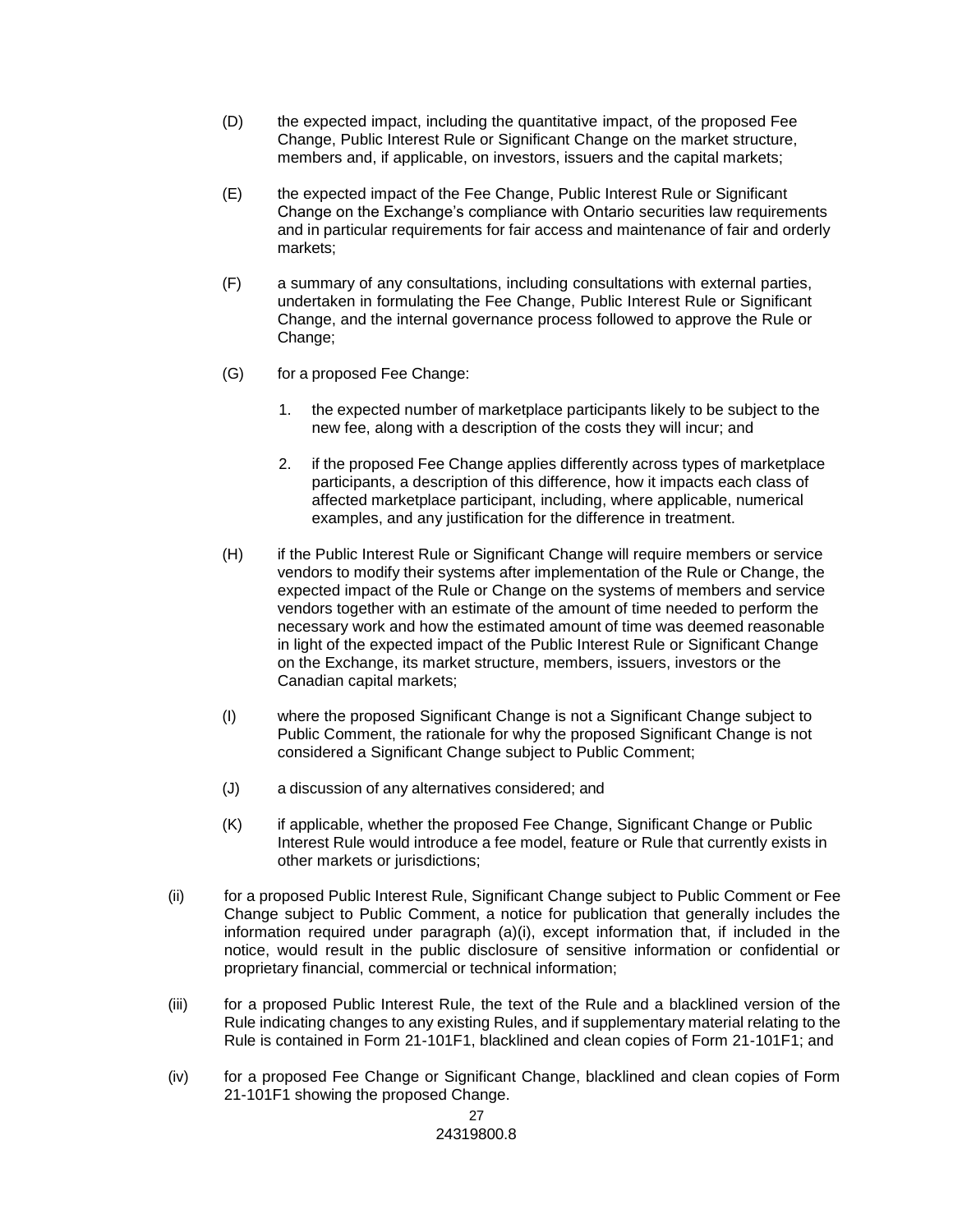- (b) The Exchange will submit the materials set out in subsection (a)
	- (i) at least 45 days prior to the expected implementation date of a proposed Public Interest Rule or Significant Change; and
	- (ii) at least fifteen business days prior to the expected implementation date of a proposed Fee Change.
- (c) For a Housekeeping Rule, the Exchange will provide Staff with the following materials:
	- (i) a cover letter that fully describes the Rule and indicates that it was classified as a Housekeeping Rule and provides an analysis of the rationale for the classification, and the date or proposed date of implementation of the Rule;
	- (ii) the text of the Rule and a blacklined version of the Rule indicating changes to any existing Rules;
	- (iii) if supplementary material relating to the Rule is contained in Form 21-101F1, blacklined and clean copies of Form 21-101F1; and
	- (iv) a notice for publication on the OSC website or in the OSC Bulletin that contains the information in paragraph (ii) as well as the implementation date for the Rule and indicates that the Rule has been classified as a Housekeeping Rule and was not published for comment.
- (d) For a Housekeeping Change, the Exchange will provide Staff with the following materials:
	- (i) a cover letter that indicates that the change was classified as a Housekeeping Change and, for each Housekeeping Change, provides an analysis of the rationale for the classification and the expected or actual date of implementation of the Change; and
	- (ii) blacklined and clean copies of Form 21-101F1 showing the Change.
- (e) The Exchange will submit the materials set out in subsection (d) by the earlier of
	- (i) the Exchange's close of business on the 10th calendar day after the end of the calendar quarter in which the Housekeeping Change was implemented; and
	- (ii) the date on which the Exchange publicly announces a Housekeeping Change, if applicable.

# **8. Review by Staff of notice and materials to be published for comment**

- (a) Within 5 business days of the receipt of the notice and materials submitted by the Exchange relating to a Public Interest Rule, Significant Change subject to Public Comment or Fee Change subject to Public Comment, in accordance with subsection 7(a), Staff will review the notice and materials to ensure that they contain an adequate level of detail, analysis and discussion to elicit meaningful public comment, and will promptly notify the Exchange of any deficiency requiring a resubmission of the notice and/or materials.
- (b) Where the notice and/or materials are considered by Staff to be deficient, the Exchange will amend and resubmit the notice and/or materials accordingly, and the date of resubmission will serve as the submission date for the purposes of this Protocol.
- (c) Where the notice and materials are considered by Staff to be adequate for publication, Staff will proceed with the processes set out in section 9.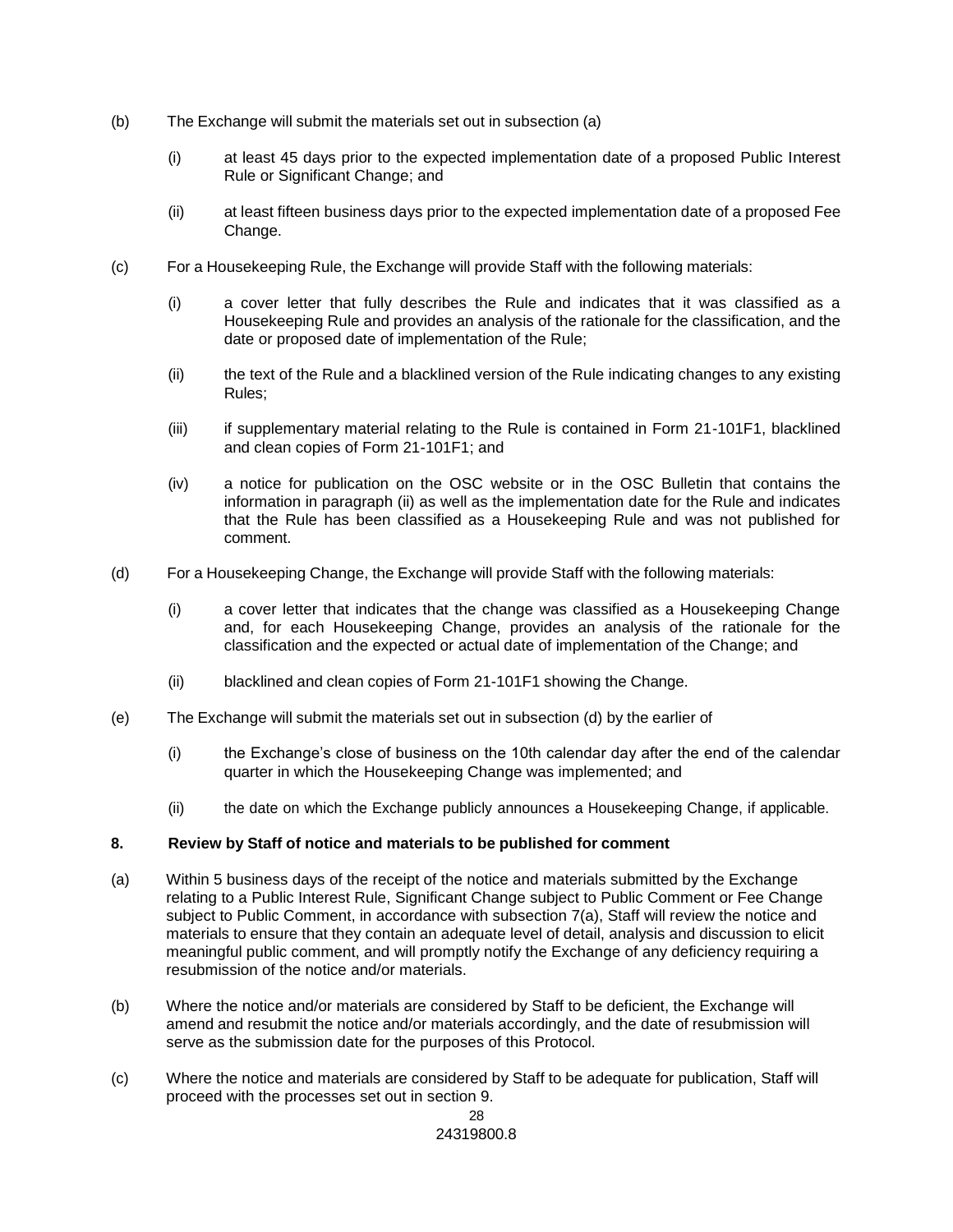## **9. Publication of a Public Interest Rule, Significant Change Subject to Public Comment or Fee Change Subject to Public Comment**

- (a) As soon as practicable after the receipt of the notice and materials submitted by the Exchange relating to a Public Interest Rule, Significant Change subject to Public Comment or Fee Change subject to Public Comment, in accordance with subsection 7(a), Staff will publish in the OSC Bulletin and/or on the OSC website, the notice prepared by the Exchange, along with a notice prepared by Staff, if necessary, that provides market participants with an opportunity to provide comments to Staff and to the Exchange within 30 days from the date the notice appears in the OSC Bulletin or on the OSC website, whichever comes first.
- (b) If public comments are received
	- (i) the Exchange will forward copies of the comments promptly to Staff; and
	- (ii) the Exchange will prepare a summary of the public comments and a response to those comments and provide them to Staff promptly after the end of the comment period.

## **10. Review and Approval Process for Proposed Fee Changes, Public Interest Rules and Significant Changes**

- (a) Staff will use their best efforts to complete their review of a proposed Fee Change, Public Interest Rule or Significant Change within
	- (i) 45 days from the date of submission of a proposed Public Interest Rule or Significant Change; and
	- (ii) fifteen business days from the date of submission of a proposed Fee Change.
- (b) Staff will notify the Exchange if they anticipate that their review of the proposed Fee Change, Public Interest Rule or Significant Change will exceed the timelines in subsection (a).
- (c) If Staff have material comments or require additional information to complete their review of a proposed Fee Change, Public Interest Rule or Significant Change, Staff will use best efforts to provide the Exchange with a comment letter promptly by the end of the public comment period for a Public Interest Rule, Significant Change subject to Public Comment or Fee Change subject to Public Comment, and promptly after the receipt of the materials submitted under section 7 for all other Changes.
- (d) The Exchange will respond to any comments received from Staff in writing.
- (e) Unless Staff agree to an extension of time, if the Exchange fails to respond to Staff's comments within 120 days after the receipt of Staff's comment letter, the Exchange will be deemed to have withdrawn the proposed Fee Change, Public Interest Rule or Significant Change. If the Exchange wishes to proceed with the Fee Change, Public Interest Rule or Significant Change after it has been deemed withdrawn, the Exchange will have to be re-submit it for review and approval in accordance with this Protocol.
- (f) Upon completion of Staff's review of a Fee Change, Public Interest Rule or Significant Change, Staff will submit the Change or Rule to the Director or, in the circumstances described in subsection (g), to the Commission, for a decision within the following timelines:
	- (i) for a Public Interest Rule, Significant Change subject to Public Comment or Fee Change subject to Public Comment, the later of 45 days from the date that the related materials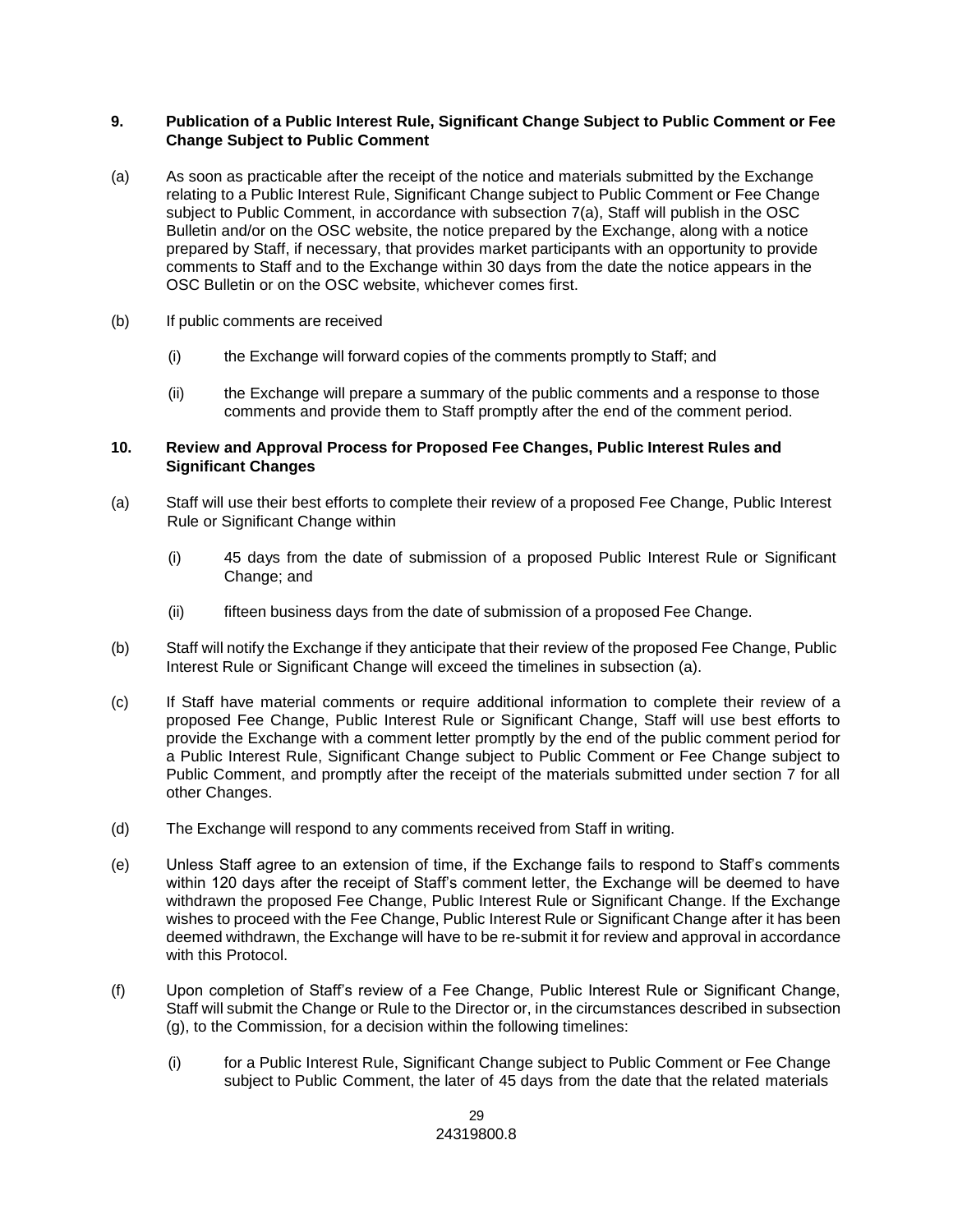were published for comment and the date that Staff's comments and public comments, including any concerns identified, have been adequately addressed by the Exchange;

- (ii) for any other Significant Change, the later of 45 days from the date of submission of the Change and the date that Staff's comments and any concerns identified have been adequately addressed by the Exchange; or
- (iii) for any other Fee Change, the later of fifteen business days from the date of submission of the change and the date that Staff's comments and any concerns identified have been adequately addressed by the Exchange.
- (g) A Fee Change, Public Interest Rule or Significant Change may be submitted to the Commission for a decision, within the timelines in subsection (f),
	- (i) if the proposed Fee Change, Public Interest Rule or Significant Change introduces a novel feature to the Exchange or the capital markets;
	- (ii) if the proposed Fee Change, Public Interest Rule or Significant Change raises significant regulatory or public interest concerns; or
	- (iii) in any other situation where, in Staff's view, Commission approval is appropriate.
- (h) Staff will promptly notify the Exchange of the decision.
- (i) If a Public Interest Rule, Significant Change subject to Public Comment or Fee Change subject to Public Comment is approved, Staff will publish the following documents in the OSC Bulletin and/or on the OSC website promptly after the approval:
	- (i) a notice indicating that the proposed Rule or Change is approved;
	- (ii) the summary of public comments and responses prepared by the Exchange, if applicable; and
	- (iii) if non-material changes were made to the version published for public comment, a brief description of these changes prepared by the Exchange and a blacklined copy of the revised Rule or Change highlighting the revisions made.

#### **11. Review Criteria for a Fee Change, Public Interest Rule and Significant Change**

- (a) Staff will review a proposed Fee Change, Public Interest Rule or Significant Change to assess whether it is in the public interest for the Director or the Commission to approve the Rule or Change. In making this determination, Staff will have regard for the purposes of the *Securities Act*  (Ontario) (Act) as set out in section 1.1 of the Act. The factors that Staff will consider in making their determination also include whether:
	- (i) the Rule or Change would impact the Exchange's compliance with Ontario securities law;
	- (ii) the Exchange followed its established internal governance practices in approving the proposed Rule or Change;
	- (iii) the Exchange followed the requirements of this Protocol and has provided sufficient analysis of the nature, purpose and effect of the Rule or Change; and
	- (iv) the Exchange adequately addressed any comments received.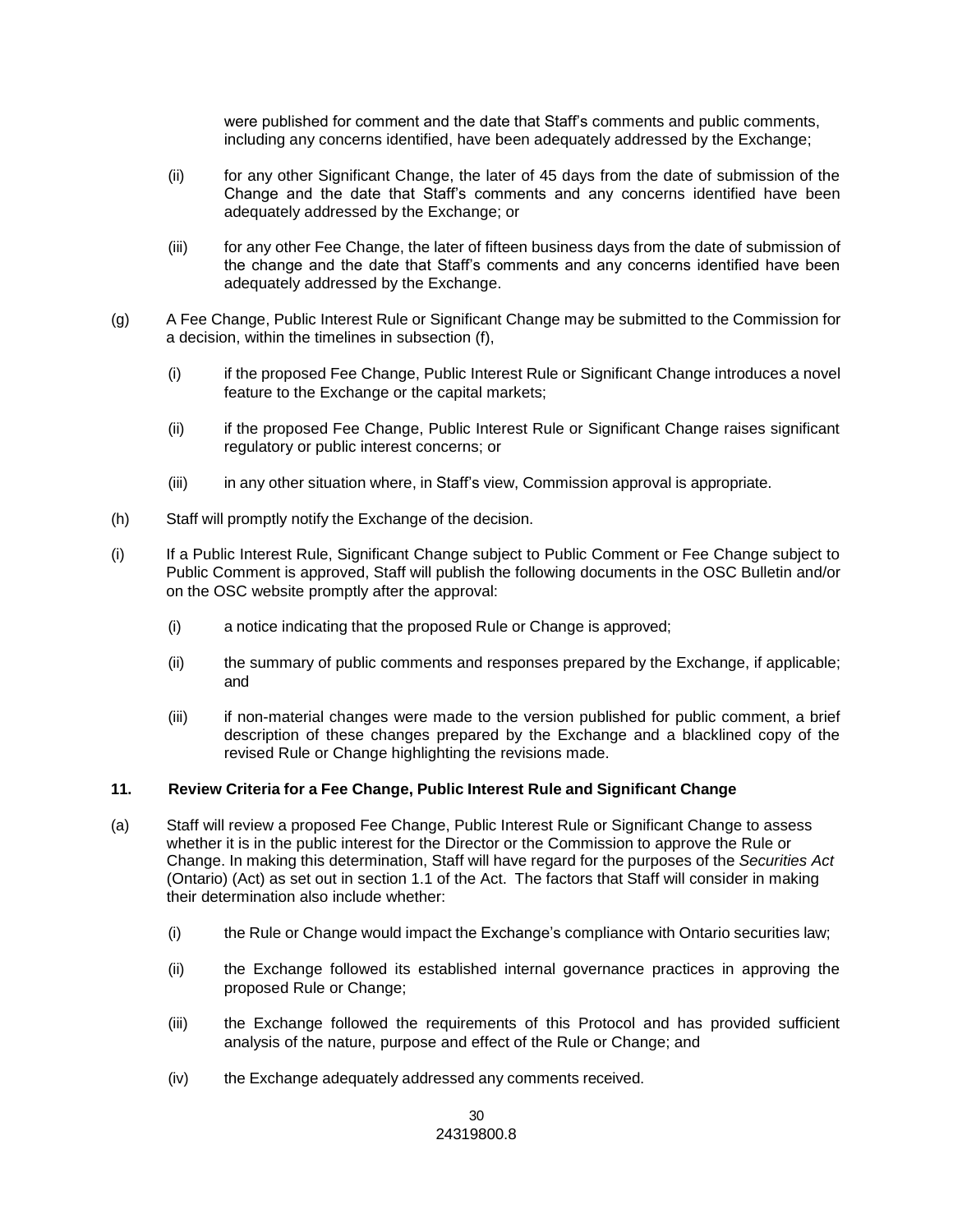# **12. Effective Date of a Fee Change, Public Interest Rule or Significant Change**

- (a) A Public Interest Rule or Significant Change will be effective on the later of:
	- (i) the date that the Exchange is notified that the Change or Rule is approved;
	- (ii) if applicable, the date of publication of the notice of approval on the OSC website;
	- (iii) if applicable, the implementation date established by the Exchange's Rules, agreements, practices, policies or procedures; and
	- (iv) the date designated by the Exchange.
- (b) The Exchange must not implement a Fee Change unless the Exchange has provided stakeholders, including marketplace participants, issuers and vendors, as applicable, with notice of the Fee Change at least five business days prior to implementation.
- (c) Where a Significant Change involves a material change to any of the systems, operated by or on behalf of the Exchange, described in section 12.1 of National Instrument 21-101, the Significant Change will not be effective until a reasonable period of time after the Exchange is notified that the Significant Change is approved.
- (d) In determining what constitutes a reasonable period of time for purposes of implementing a Significant Change under paragraph (c), Staff will consider how the Significant Change will impact the Exchange, its market structure, members, issuers, investors or the Canadian capital markets or otherwise raises regulatory or public interest concerns.
- (e) The Exchange must notify Staff promptly following the implementation of a Public Interest Rule, Significant Change or Fee Change that becomes effective under subsections (a) and (b).
- (f) Where the Exchange does not implement a Public Interest Rule, Significant Change or Fee Change within 180 days of the effective date of the Fee Change, Public Interest Rule or Significant Change, as provided for in subsections (a) and (b), the Public Interest Rule, Significant Change or Fee Change will be deemed to be withdrawn.

# **13. Significant Revisions and Republication**

- (a) If, subsequent to its publication for comment, the Exchange revises a Public Interest Rule, Significant Change subject to Public Comment or Fee Change subject to Public Comment in a manner that results in a material change to the proposed substance or effect of the Rule or Change, Staff will, in consultation with the Exchange, determine whether or not the revised Rule or Change should be published for an additional 30-day comment period.
- (b) If a Public Interest Rule, Significant Change subject to Public Comment or Fee Change subject to Public Comment is republished under subsection (a), the request for comments will include a blacklined version marked to the originally published version, a summary of comments and responses prepared by the Exchange, and an explanation of the revisions and the supporting rationale for the revisions.

# **14. Withdrawal of a Fee Change, Public Interest Rule or Significant Change**

(a) If the Exchange withdraws a Fee Change, Public Interest Rule or a Significant Change that was previously submitted, it will provide a written notice of withdrawal to Staff.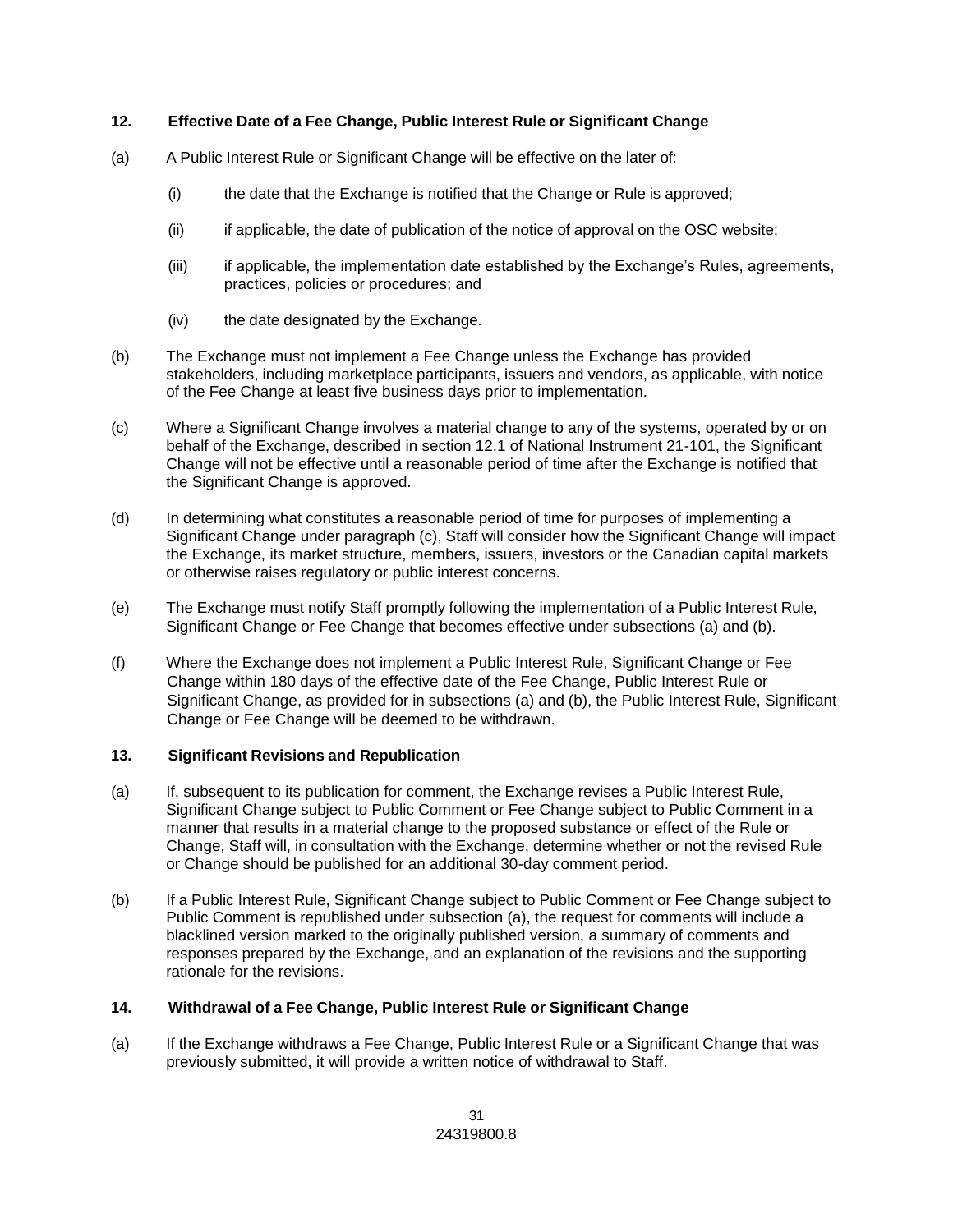- (b) If the notice of withdrawal relates to a Public Interest Rule, Significant Change subject to Public Comment or Fee Change subject to Public Comment, Staff will publish the notice of withdrawal in the OSC Bulletin and/or on the OSC website as soon as practicable.
- (c) If a Public Interest Rule, Significant Change subject to Public Comment or Fee Change subject to Public Comment is deemed to have been withdrawn as provided in subsection 10(e), Staff will prepare and publish a notice informing market participants that the Exchange did not proceed with the Rule or Change.

# **15. Effective Date of a Housekeeping Rule or Housekeeping Change**

- (a) Subject to subsections (c) and (d), a Housekeeping Rule will be effective on the later of
	- (i) the date of the publication of the notice to be published on the OSC website or in the OSC Bulletin, in accordance with subsection (e), and
	- (ii) the date designated by the Exchange.
- (b) Subject to subsections (c) and (d), a Housekeeping Change will be effective on the date designated by the Exchange.
- (c) Staff will review the materials submitted by the Exchange for a Housekeeping Change or Housekeeping Rule to assess the appropriateness of the categorization of the Rule or Change as housekeeping within five business days from the date that the Exchange submitted the documents in accordance with subsections 7(c) and 7(d). The Exchange will be notified in writing if there is disagreement with respect to the categorization of the Rule or Change as housekeeping.
- (d) If Staff disagree with the categorization of the Rule or Change as housekeeping, the Exchange will immediately repeal the Change, if applicable, submit the proposed Rule as a Public Interest Rule or the proposed Change as a Significant Change, and follow the review and approval processes described in this Protocol as applying to a Public Interest Rule or Significant Change, including those processes applicable to a Significant Change subject to Public Comment, if applicable.
- (e) If Staff do not disagree with the categorization of the Rule, Staff will publish a notice to that effect in the OSC Bulletin or on the OSC website as soon as is practicable.

#### **16. Immediate Implementation of a Public Interest Rule or Significant Change**

- (a) The Exchange may need to make a Public Interest Rule or Significant Change effective immediately where the Exchange determines that there is an urgent need to implement the Rule or Change to maintain fair and orderly markets, or because of a substantial and imminent risk of material harm to the Exchange, its members, other market participants, issuers or investors.
- (b) When the Exchange determines that immediate implementation is necessary, it will advise Staff in writing as soon as possible, but in any event, at least five business days prior to the proposed implementation of the Public Interest Rule or Significant Change. The written notice will include the expected effective date of the Public Interest Rule or Significant Change and an analysis to support the need for immediate implementation. An application for an exemption from the 45-day advance filing requirements in National Instrument 21-101 must follow within five business days following the Exchange receiving notice that Staff agree with immediate implementation of the Public Interest Rule or Significant Change.
- 32 (c) If Staff do not agree that immediate implementation is necessary, Staff will promptly notify the Exchange, in writing, of the disagreement no later than the end of the third business day following submission of the notice under subsection (b). If the disagreement is not resolved, the Exchange